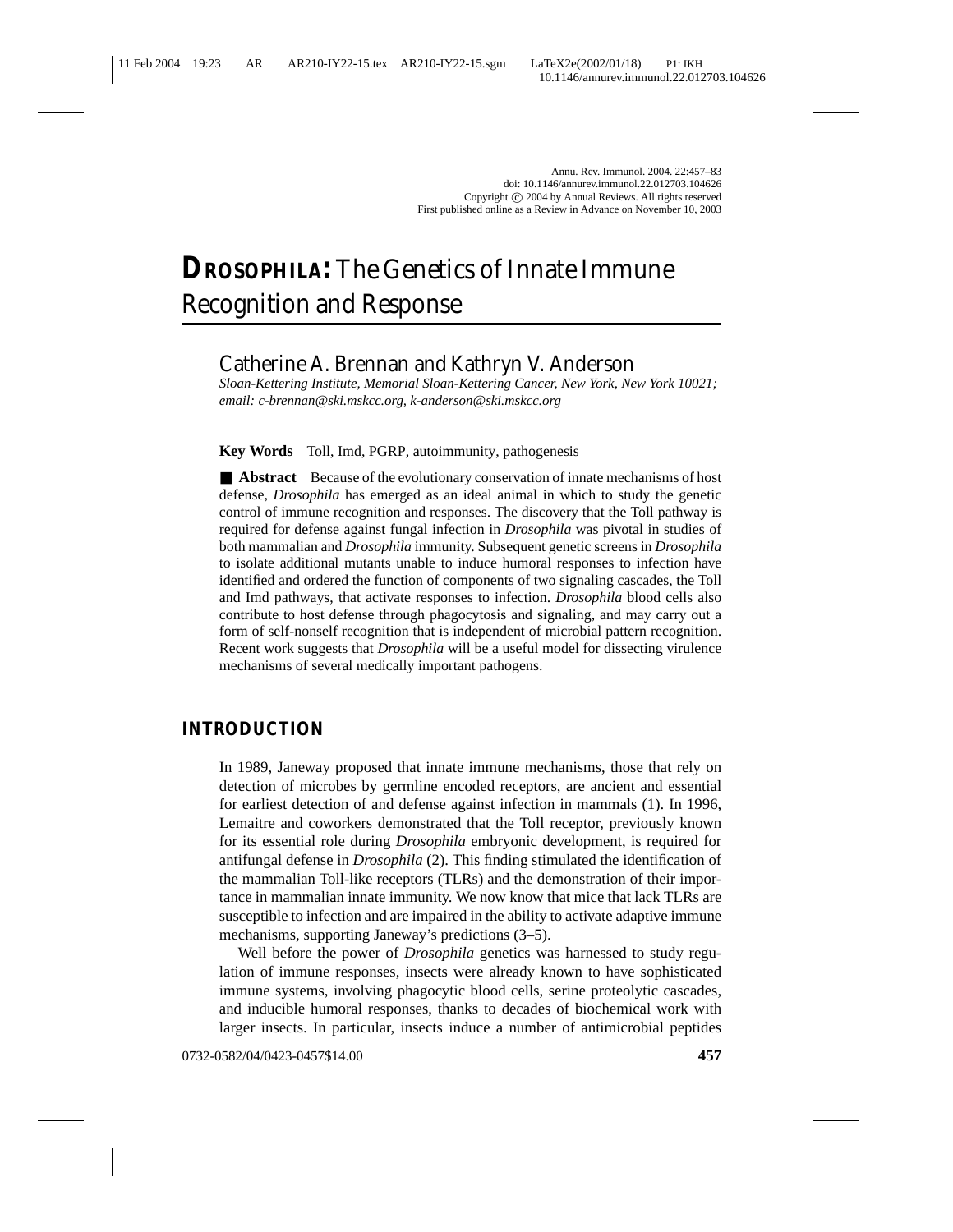upon immune challenge that are effective against Gram-negative or Gram-positive bacteria or fungi. Following the discovery of the immune function of *Drosophila* Toll, genetic screens were designed to isolate *Drosophila* mutants that could not induce particular antimicrobial peptides in response to infection.

Genetic methods have identified about two dozen genes required for induction of the antimicrobial peptides. Many of these genes encode proteins in two signaling pathways that control the activation of  $NF-κB$ -like factors in response to infection, the Toll and Imd pathways, both named for the first gene to be discovered in the pathway. Immune signaling through Toll leads to the activation of two NF-κB factors, Dif and Dorsal. Activation of the Imd signaling pathway culminates in the activation and nuclear translocation of the third *Drosophila* NF-κB-like factor, Relish.

The early finding that *Toll* mutants are impaired in survival to fungal infection and *imd* mutants impaired in antibacterial responses suggested that distinct pathways are used to detect and induce responses against bacteria and fungi. However, we now know that survival to Gram-positive bacterial infection also requires the Toll pathway. In addition to its importance in activation of antifungal responses, Toll is a central regulator of multiple aspects of *Drosophila* immunity, including resistance to bacterial infection, blood cell activation, and regulation of a melanization cascade.

Genetic screens have also identified two peptidoglycan recognition proteins (PGRPs) that bind bacterial components directly. One recognizes Gram-negative bacteria and activates the Imd pathway, and the other detects Gram-positive bacteria and triggers Toll signaling. These findings fulfil Janeway's prediction that in innate immunity, pattern recognition receptors (PRRs) would recognize conserved molecular features of microbes, or pathogen-associated molecular patterns (PAMPs). What was not foreseen in 1989, and what *Drosophila* has revealed, is that innate immune systems can discriminate among PAMPs that are characteristic of different microbial classes and activate the most appropriate defenses. Still under intense scrutiny in *Drosophila* are the mechanisms linking detection of microbes to signaling through the Imd and Toll pathways.

Other aspects of the *Drosophila* immune response are not as well understood as the signaling pathways that lead to the humoral responses, but are ripe for genetic dissection. Blood cells are activated in response to infection, but our understanding of the mechanisms and consequences of blood cell activation are fragmentary. Serine protease cascades, which also activate several aspects of the mammalian immune response (6, 7), are required for activation of Toll signaling and the melanization response in *Drosophila*.

*Drosophila* can also activate immune responses in the absence of microbial PAMPs—both in response to infestation with parasites, and under autoimmune conditions generated by a variety of mutations. Although the mechanisms of immune activation under these circumstances are not known, insect blood cells are able to discriminate between self and nonself, and both aberrant basement membrane patterns and endogenous DNA may be immunostimulatory.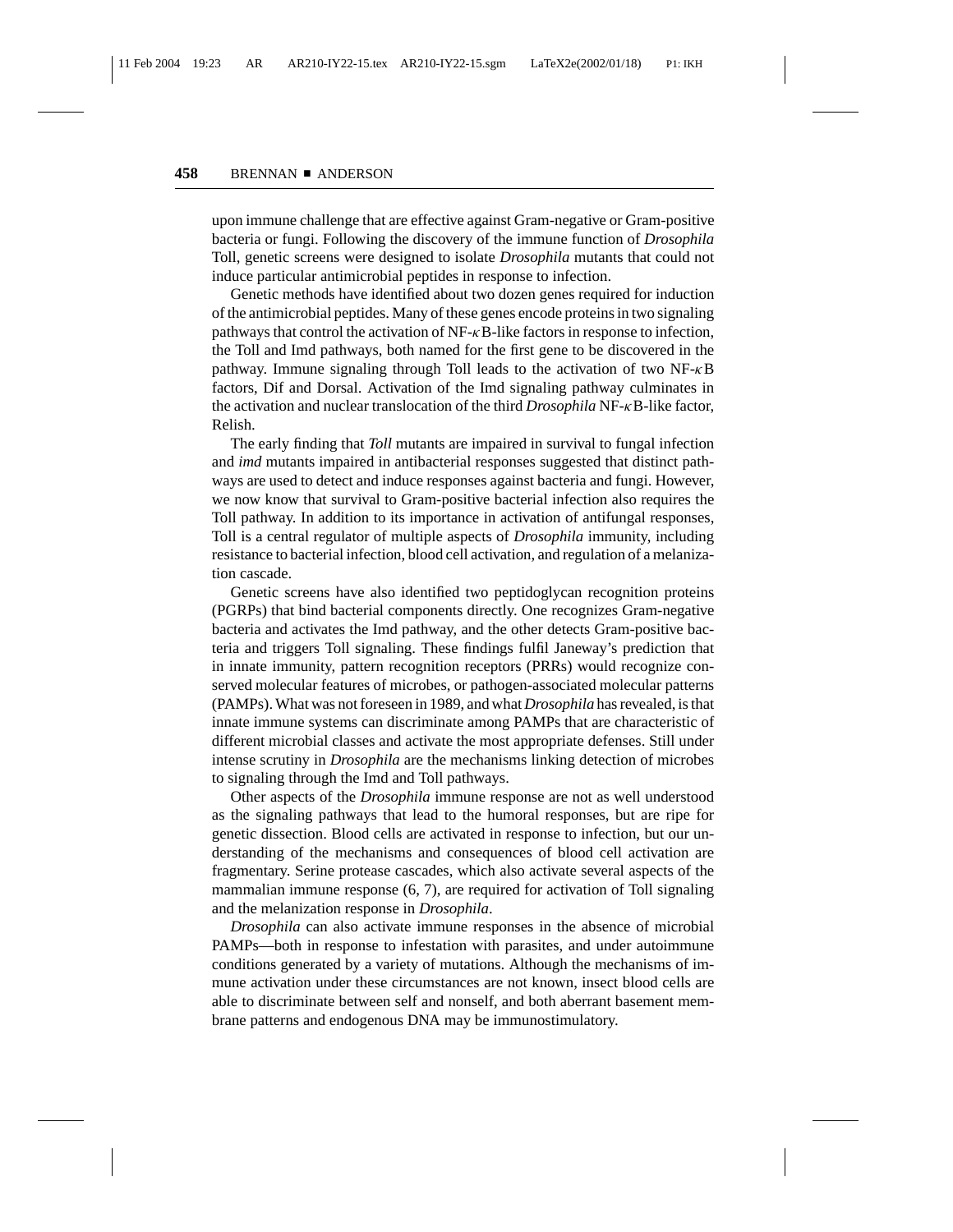*Drosophila* has recently emerged as a suitable model organism to investigate virulence mechanisms of a wide range of medically important pathogens, including *Pseudomonas*, *Serratia*, *Mycobacteria,* and malaria parasites. Many of the bacterial virulence mechanisms that are essential to establish infection in mammals also contribute to pathogenesis in flies, including type three secretion systems (TTSS) and ability to proliferate inside macrophages.

Major questions in innate immunity concern how germline encoded receptors distinguish self from nonself and discriminate among various types of foreign invaders in order to activate the most effective response. The striking commonalities between *Drosophila* and mammalian innate immunity, including Toll-NF-κB signaling, phagocytosis, serine protease cascades, PGRPs, and autoimmune defects suggest that in the years to come studies in *Drosophila* will continue to shed light on immune mechanisms that are also important in humans.

#### **OVERVIEW OF THE** *DROSOPHILA* **IMMUNE RESPONSE**

#### **A Diversity of Infectious Threats**

Because *Drosophila* is not an agricultural pest, there is not a long history of entomological study of their pathogens. Much of our knowledge of *Drosophila* immunity thus concerns the responses to microbes that are not normally pathogenic and do not infect wild-type *Drosophila* unless directly injected. Studying immune responses to these opportunistic infections may be particularly relevant to mammalian immunity, as generalized immune defenses tend to be more evolutionarily conserved than ones specific to individual virulent pathogens. Nevertheless, some microorganisms and parasites are known that can naturally infect *Drosophila*, permitting finer analysis of immune mechanisms without the complications that a wound can introduce (8–10).

This review primarily addresses *Drosophila* immunity to extracellular bacteria and fungi, as well as recognition of parasites, but a brief survey of a wider range of pathogens is presented.

**BACTERIA** *Drosophila* are very adept at eliminating invading bacteria: Larvae injected with 5000*E. coli*CFU clear the infection within 6 h (11). Two Gram-negative bacteria are known that can naturally infect larvae through the gut (9, 12). Otherwise,*Drosophila* antibacterial responses are assessed in the lab by directly injecting Gram-negative and Gram-positive bacteria. Neither of two intracellular bacterial types studied in *Drosophila*, *Mycobacteria,* or the obligate intracellular rickettsial symbiont *Wolbachia*, elicits a humoral antibacterial response (13, 14). Specific immune defenses against intracellular pathogens are not known in *Drosophila*.

**FUNGI** Several fungal species, including *Beauveria bassiana*, can penetrate the cuticle of *Drosophila* and establish a lethal infection. Other fungi can be injected, and are lethal only in immunocompromised mutants (2, 8).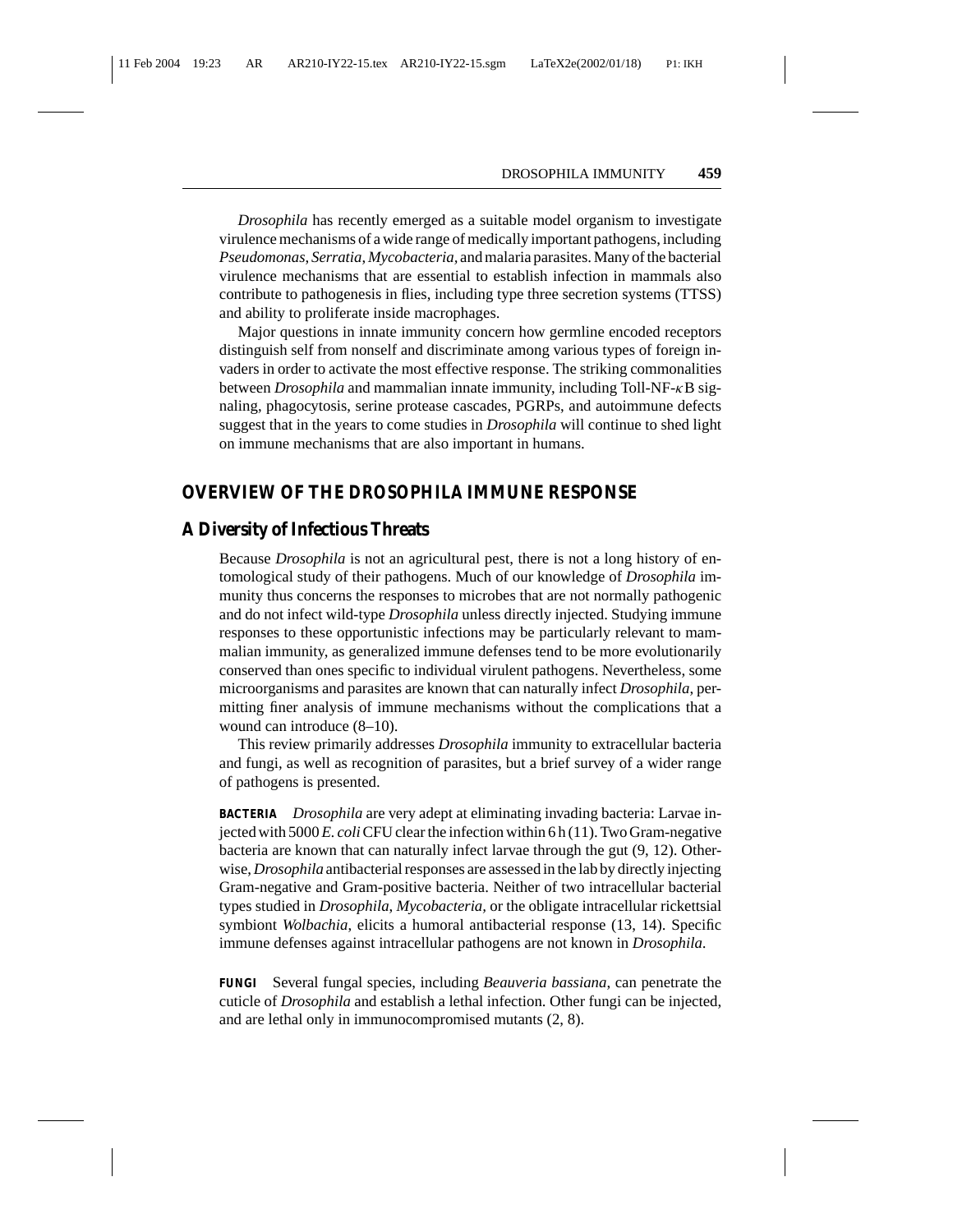**PARASITES** Parasitoid wasps that lay their eggs in fly larvae represent a significant threat to wild *Drosophila*. In a successful infestation, the wasp egg hatches, the larva eats the fly pupa from inside, and an adult wasp eventually emerges (10, 15). The host protective response includes the encapsulation of the wasp egg by specialized lamellocyte blood cells (see below). Specific genetic loci in *Drosophila* correlate with ability to resist wasp infestation, although the genes have not yet been identified (16).

A flagellate protozoan can induce systemic antimicrobial expression from the fly gut, and kills *Drosophila* when injected (17).

**VIRUSES** Several viruses that can infect *Drosophila* have been characterized, including rhabdoviruses, picornaviruses, baculoviruses, retroviruses, and birnaviruses (18–23). General insect antiviral strategies are not understood, although one *Drosophila* gene required for resistance to a rhabdovirus encodes a protein that may interfere with virus replication (24).

#### **Overview of Innate Immune Responses**

There is no evidence in *Drosophila* or other insects for an adaptive immune system like that of mammals: specific antisera are not produced, and no sign of somatic gene rearrangement or a system resembling MHC antigen presentation has been found (25). *Drosophila* and most other invertebrates are thought to rely exclusively on innate immune mechanisms.

*Drosophila* has an open circulatory system that disseminates the mediators and effectors of immune responses, most notably the blood cells and the antimicrobial peptides. The blood, also called the hemolymph, circulates in the extracellular space, or hemocoel, which is lined with a basement membrane (26). The fat body, an analog of the mammalian liver, is an extensive monolayer sheet of cells and is the source of most of the antimicrobial peptides produced in response to systemic infection (27, 28).

**ANTIMICROBIAL PEPTIDES** Within hours of infection, transcription of a battery of antimicrobial peptides is induced in the fat body and the peptides are secreted into the blood. Insect antimicrobial peptides were originally isolated from larger insects based on their activities against different types of microbes and are active against fungi (Drosomycin, Metchnikowin, Cecropin), Gram-negative bacteria (Attacin, Cecropin, Diptericin, Drosocin), or Gram-positive bacteria (Defensin, Metchnikowin). Many of the peptides work by disrupting bacterial membranes (29, 30). Mutants impaired in the Imd and Toll signaling pathways that induce the antimicrobial peptide genes are severely immunocompromised (2). The ability of these mutants to resist infection can be rescued by transgenic expression of the appropriate peptides, attesting to the importance of the antimicrobial peptides in fighting infection (31).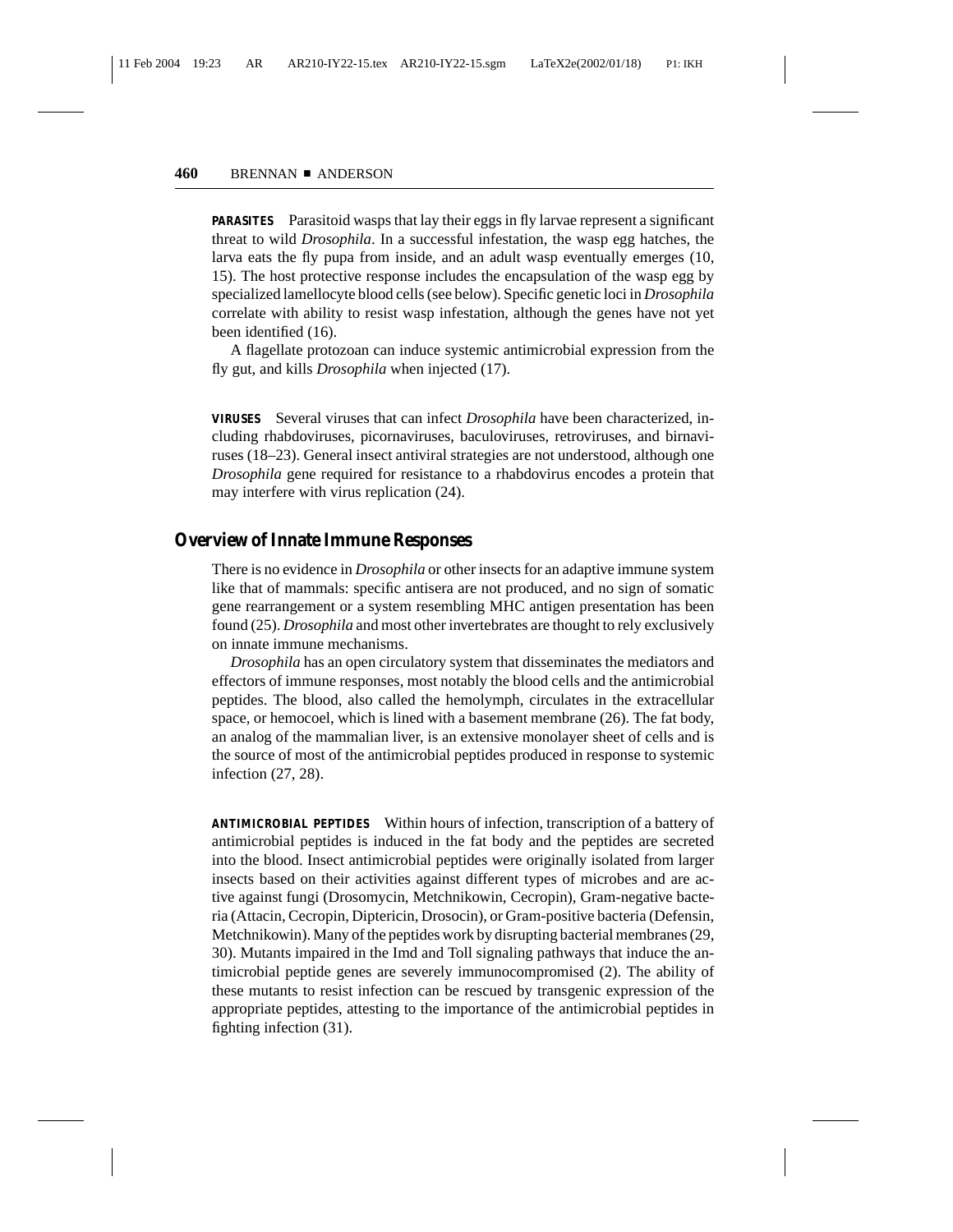**CELLULAR RESPONSES** *Drosophila* also relies on blood cells to protect against infection. Plasmatocytes, phagocytic macrophage-like cells, comprise about 90% of the blood cell population (26, 32). Crystal cells are a source of enzymes for the melanization reaction (see below) (33). Lamellocytes are extremely flattened cells that differentiate in response to certain immune challenges, and encapsulate large invaders such as parasite eggs (26, 32). The plasmatocytes may have functionally distinct subgroups. Some are sessile while others circulate, and some are more highly phagocytic than others (32). Several genes are differentially expressed among plasmatocytes, and efforts are under way to generate monoclonal antibodies that can discriminate among *Drosophila* blood cells (34, 35).

Phagocytosis is a vital contribution of blood cells to immunity; most bacteria injected into a fly are taken up by the blood cells within minutes (26, 36). Blood cells are required for signaling to the fat body under some infection conditions (9, 37). They also accumulate at wound sites and help form clots (33, 38). The importance of blood cells in fighting infection is shown by sensitization to infection seen when phagocytosis is blocked or in mutants that lack blood cells (36, 39).

Although it is beyond the scope of this review, there is significant homology between *Drosophila* and mammalian hematopoieisis. Both require the function of genes in the GATA, NF-κB, Notch, Runt/AML1, JAK-STAT, Ras, and VEGF families and pathways (40–48).

**MELANIZATION** The deposition of melanin is a rapid, highly localized defense triggered by wounding and the presence of foreign invaders. Melanization contributes to wound clotting and encapsulation of wasp eggs, and produces toxic intermediates including reactive oxygen species. Phenoloxidase, which catalyzes melanin production, is maintained as an inactive zymogen and is activated by a serine protease cascade (49). A mutant lacking hemolymph phenoloxidase is sensitized to infection and is vulnerable to death from wounds (38, 39).

**BARRIER EPITHELIA** All the surface epithelia of *Drosophila* that contact the environment, including the exterior, the gut, and the tracheae, induce antimicrobial gene expression upon contact with microbes (50–52). The Imd pathway regulates the induction of all peptides in the epithelia, including antifungal peptides (50– 52). In mammals, antimicrobial peptides also play key roles in epithelial defenses against infection (53, 54).

#### **The Question of Specificity**

Can innate immune systems tailor responses to the type of immune challenge? Some aspects of the *Drosophila* humoral response are highly specific. For example, fungal infection specifically induces *Metchnikowin* and *Drosomycin*, the two antifungal peptides (8). Infection with Gram-negative bacteria, on the other hand, induces many antimicrobial peptides, even the antifungal *Drosomycin* (9, 37). However, some specificity is apparent because *Drosomycin* is induced only transiently by Gram-negative bacterial infection, whereas the expression of antibacterial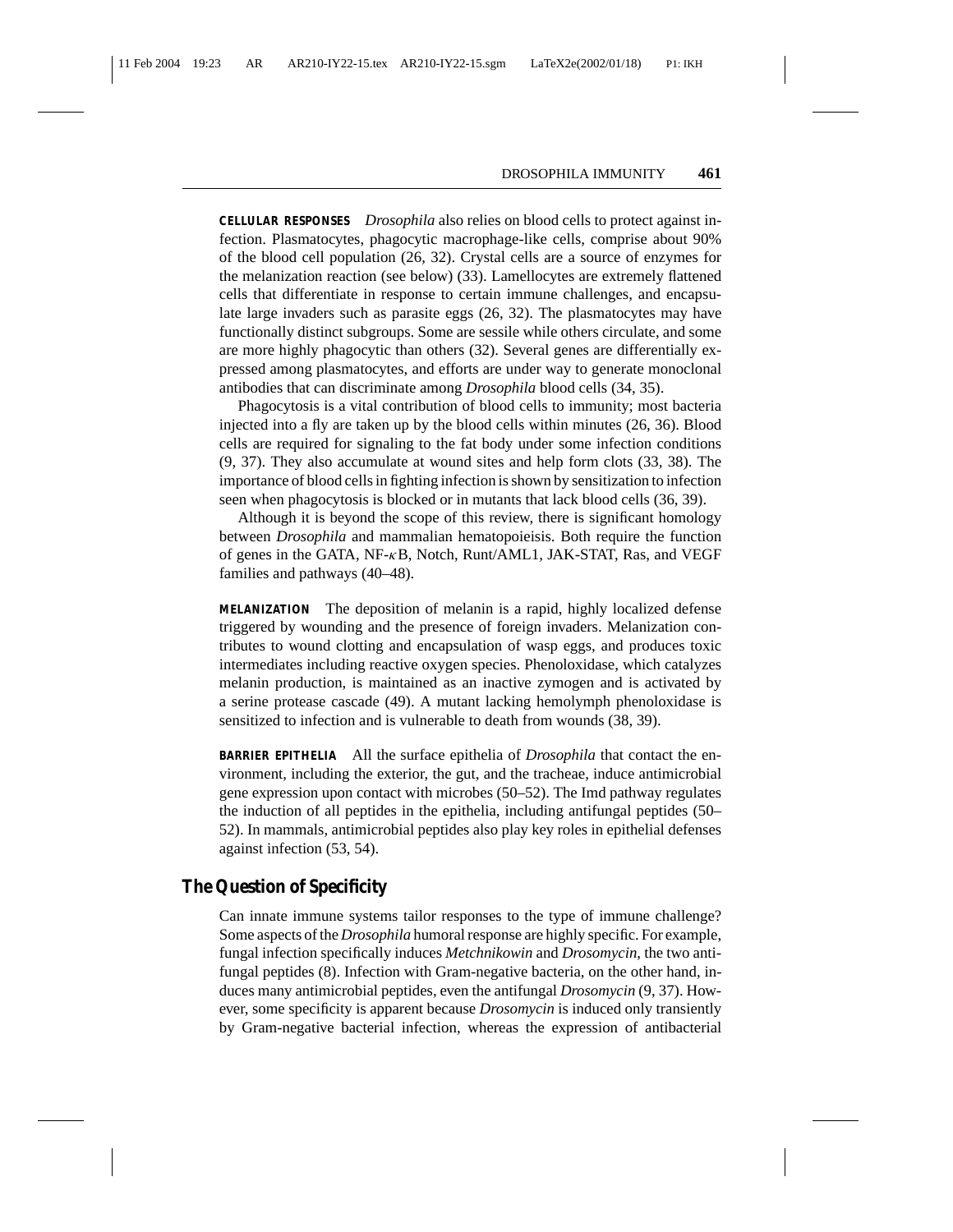peptides is sustained (8, 55). Selective activation by different microbes of either the Imd or the Toll pathway has been proposed to account for the specificity of immune response in *Drosophila*. However, there is evidence that the system is more complex than this, which is discussed below.

Although there is no evidence in insects for a system of adaptive immunity like that in mammals, the possibility of specific immunological memory has not been excluded. Indeed, the recent finding that some arthropods are able to transfer specific immunity to their offspring suggests that a system of inducible immunological memory could also exist in insects (55a). Recognition and memory of evolved pathogens likely involves molecules that remain to be characterized.

### **THE IMD AND TOLL PATHWAYS CONTROL THE HUMORAL RESPONSES**

Signaling through the Imd and Toll pathways results in the translocation of distinct  $NF-\kappa B$  factors to the fat body nucleus and accounts for most of the transcriptional induction of genes in response to fungal and bacterial infection (2, 56–59) (Figure 1).

#### **Toll Pathway**

Adult *Drosophila*mutants lacking the function of Toll pathway elements are unable to induce *Drosomycin* in response to fungi and are susceptible to fungal infection,

**Figure 1** Imd and Toll signaling pathways activate humoral antimicrobial defenses in the *Drosophila* fat body. Toll signaling is activated by fungal and Gram-positive invaders by different mechanisms. By an unknown mechanism, fungi trigger a cascade involving the serine protease Persephone, which results in the proteolytic activation of Spätzle, a ligand for Toll. Gram-positive invaders are recognized by an independent process that requires a circulating peptidoglycan recognition protein. Toll signaling culminates in the translocation of the NF- $\kappa$ B factor Dif to the nucleus where it activates transcription of the antifungal *Drosomycin* and other genes. Gram-negative bacteria are recognized by a transmembrane peptidoglycan receptor, PGRP-LC. In at least some cases (see text), blood cells are required for induction of defenses against Gram-negative bacteria, suggesting that the blood cells may signal to the fat body. Nitric oxide (NO) is implicated in blood cell activation of antibacterial defenses in the fat body, although its specific role is unknown. PGRP is upstream of the Imd pathway that culminates in the phosphorylation and cleavage of the Relish NF- $\kappa$ B factor, which enters the nucleus and activates many genes including the antibacterial *Diptericin*. Overexpression of Imd and several other constituents of the Imd pathway causes constitutive *Diptericin* expression. Genetic epistasis between overexpressing transgenes and mutations in other genes has tentatively ordered the pathway as shown. The dotted line indicates relationships suggested by overexpression experiments or physical associations.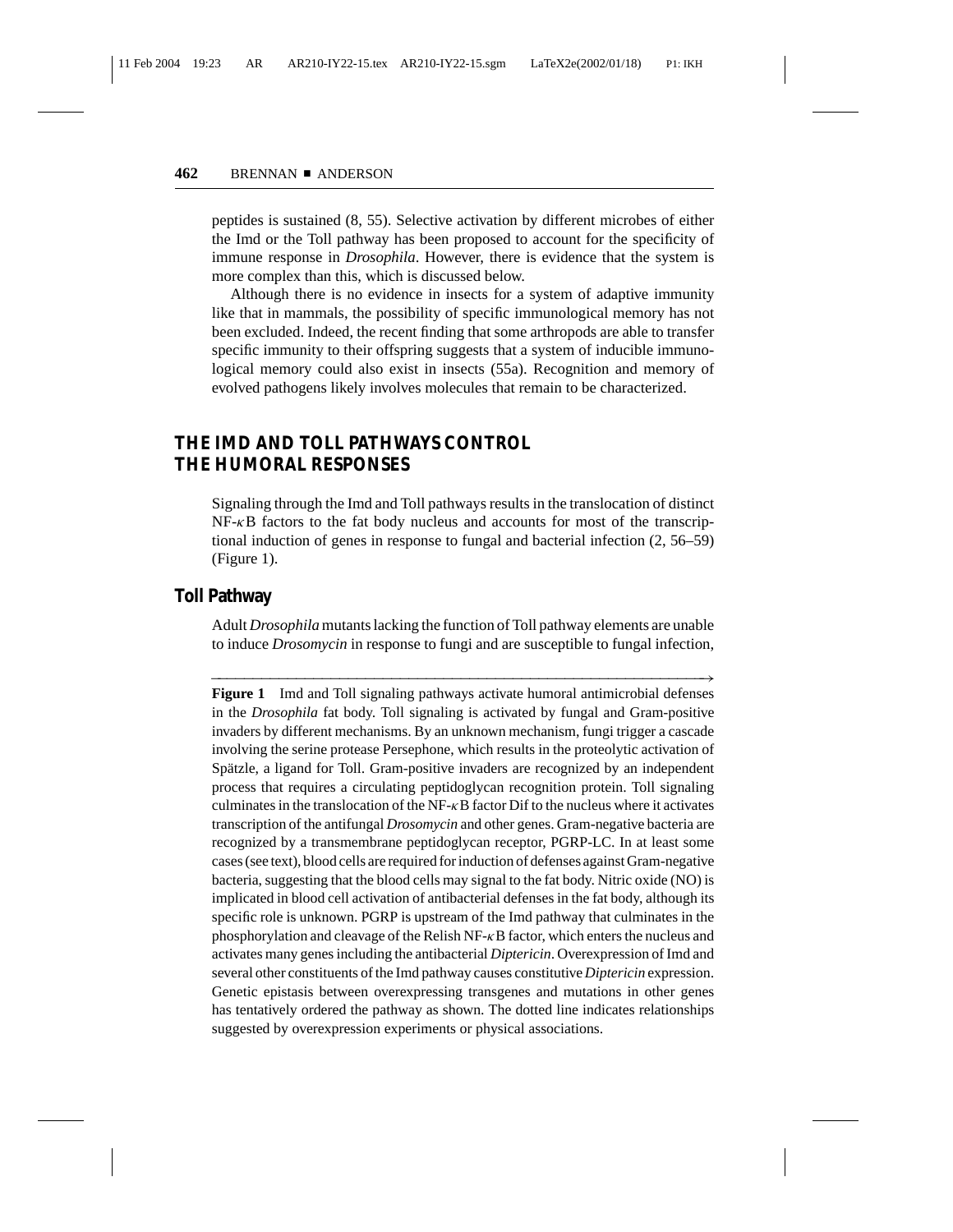yet they are able to induce *Diptericin* normally and resist most Gram-negative bacterial infections (2, 59–62). Toll signaling was thus originally considered an antifungal pathway. Interestingly, however, mutants lacking Toll pathway elements are also susceptible to Gram-positive infection (59, 63) (see Figure 1).

Toll, first discovered in *Drosophila*, is a transmembrane protein with extracellular leucine-rich repeats and an intracellular signaling domain similar to that of the Interleukin-1 receptor (64). The ligand for *Drosophila* Toll is a circulating endogenous protein, Spätzle, which is proteolytically activated by a serine protease cascade in response to infection (65, 66). Ligand binding to Toll activates a cytoplasmic cascade involving dMyD88, the IRAK-like kinase Pelle, and the adaptor

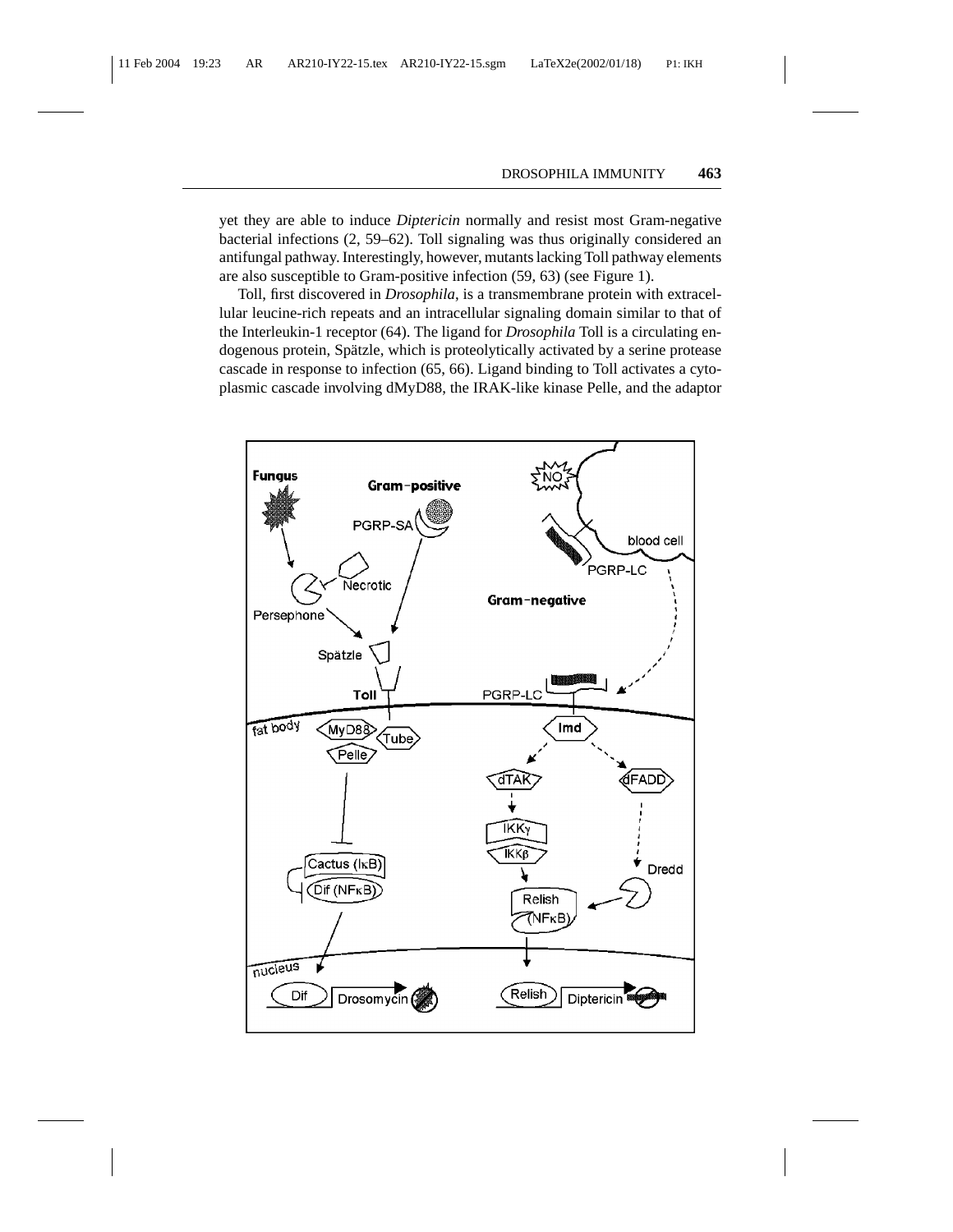protein Tube. This results in the degradation of the  $I_{\kappa}$ B-like Cactus, permitting the nuclear translocation of the NF- $\kappa$ B-like proteins Dif and Dorsal (2, 56, 57, 62, 67– 69). Most of the Toll pathway mutants were originally isolated for their maternal effect embryonic patterning defects; the mutants are viable, but females produce abnormally patterned embryos (70). *Dif* and *dMyD88* mutants were isolated by reverse genetic approaches (56, 60–62).

Although *Drosophila* has 9 Toll receptors, they are not believed to provide specificity by recognizing different PAMPs as they are in mammals. Toll does not directly bind microbial components. None of the other *Drosophila* Tolls have been identified in genetic screens for immunodeficient mutants or are upregulated by immune challenge (71). An early report that 18Wheeler (the second *Drosophila* Toll) had specific antibacterial defects has not been confirmed (72, 73). Several of the other *Drosophila* Tolls have morphogenetic and neural functions (74, 75). Sequence comparisons suggest that the last common ancestor of mammals and invertebrates may have had only one or a few Toll receptors that subsequently duplicated and diverged under different selection pressures in the two lineages (76). Some of the other *Drosophila* Tolls may have immune functions, but assessment of their contributions awaits loss-of-function analysis (Table 1).

#### **Imd Pathway**

The Imd signaling pathway mediates the induction of *Diptericin* and other antibacterial peptide genes in the fat body in response to Gram-negative bacterial infection, and bears some resemblance to the mammalian TNF- $\alpha$  pathway (Figure 1) (77–79). Although Imd itself was discovered serendipitously, most Imd pathway components were identified in genetic screens for mutants unable to induce reporters of *Diptericin* expression in response to bacterial challenge, or to survive infection (36, 80–83).

The Imd signaling pathway culminates in the activation of the  $NF-\kappa B$ -family member Relish. Relish, like mammalian p100 and p105, is a compound protein with an N-terminal Rel domain and C-terminal ankyrin repeat domain and is proteolytically processed in response to upstream signals to generate an N-terminal Rel protein that enters the nucleus and activates transcription of target genes including *Diptericin* (58, 84). Proteolytic activation of Relish differs from that of p100 and p105 in that it is proteasome-independent and mediated directly by the caspase Dredd (58, 85). Relish activation also requires phosphorylation by an IκB kinase (IKK) complex (11, 83, 86). The genes encoding dTAK (a MAPKKK) and the adaptor protein dFADD are also required for induction of antibacterial peptide genes (87–90). All the Imd pathway mutants are unable to induce *Diptericin* and are susceptible to bacterial infection (2, 36, 82–84, 88, 89, 91, 92), whereas in vivo overexpression of Imd and other pathway elements causes constitutive *Diptericin* expression (87, 88, 91). Imd pathway mutants are often able to resist Gram-positive infection almost as well as wild-type (59, 63, 92).

Negative regulators in the Imd pathway cannot be recovered in screens for immunodeficient mutants, but a screen for mutants that overexpress *Diptericin*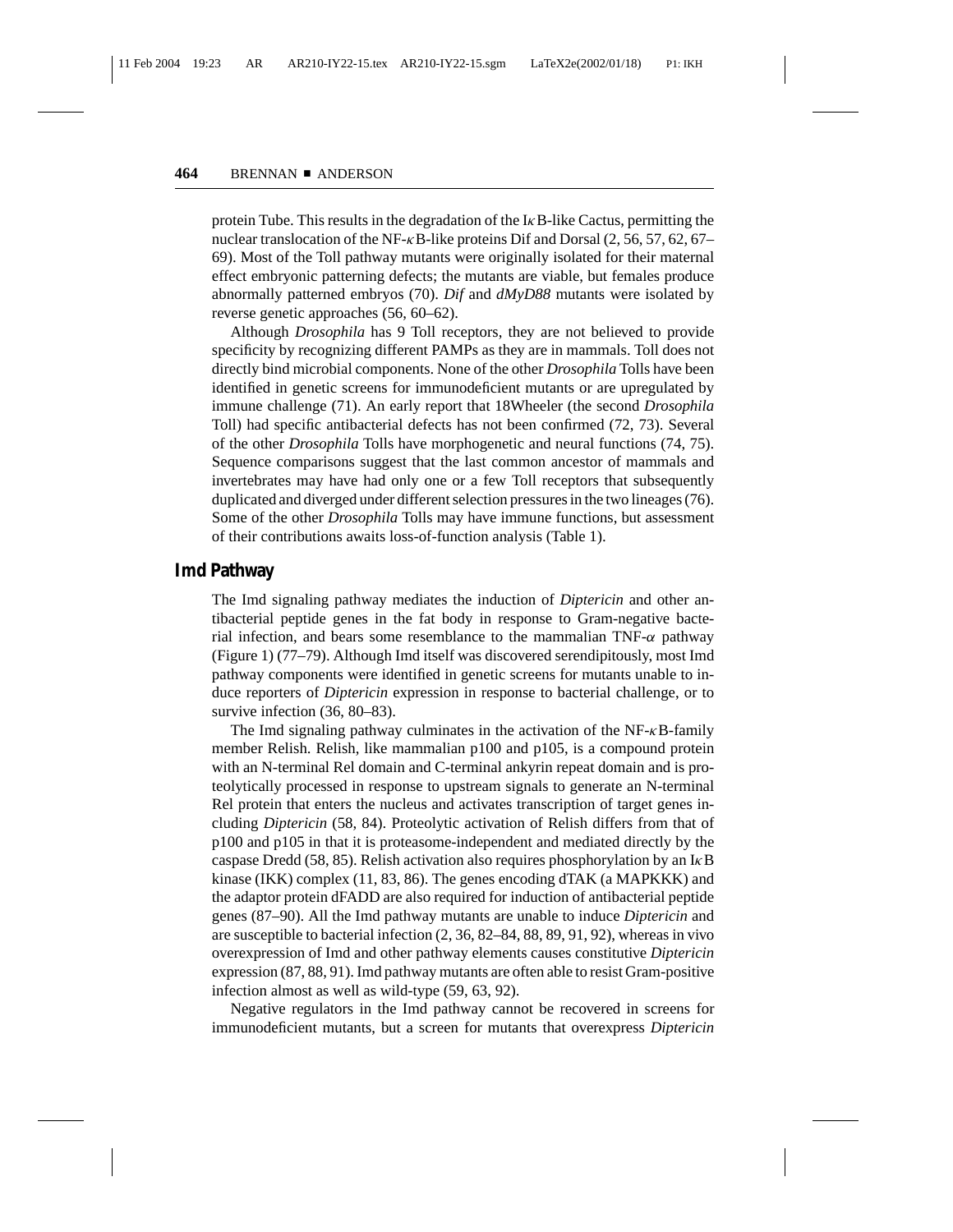| Gene(s)      | Type of protein encoded                                                                         | <b>Evidence</b>                                                                                                                        | <b>References</b> |
|--------------|-------------------------------------------------------------------------------------------------|----------------------------------------------------------------------------------------------------------------------------------------|-------------------|
| PGRP-LE      | <b>PRR</b>                                                                                      | In vivo overexpression induces<br>constitutive Diptericin<br>and melanization                                                          | (117)             |
| $d$ SR-C1    | Scavenger receptor                                                                              | RNA <sub>i</sub> in S <sub>2</sub> blood cell line<br>impairs ability to bind and<br>phagocytose bacteria                              | (118)             |
| <b>GNBPs</b> | Secreted; similar to bacterial<br>$\beta$ -1,3 glucanases and CD14<br>(3 in <i>Drosophila</i> ) | Binds LPS, $\beta$ -1,3 glucan;<br>overexpression in S2 cells<br>increases ability to induce<br>antimicrobial peptides                 | (116, 119)        |
| <b>TEPs</b>  | Thiolester-containing;<br>complement factor C3-like;<br>opsonin?                                | Upregulated upon infection;<br>RNAi of mosquito homolog<br>impairs Gram-negative<br>phagocytosis                                       | (99, 120)         |
| Masquerade   | "Inactive" serine protease<br>(null mutations lethal)                                           | Upregulated upon Gram-positive,<br>fungal infection; crayfish<br>homolog is an opsonin                                                 | (55, 121)         |
| dToll5       | Toll-like receptor                                                                              | Chimeric constitutively active<br>protein with dToll5 cytoplasmic<br>domain activates Drosomycin<br>in S2 cells; coreceptor with Toll? | (122, 123)        |
| dToll9       | Toll-like receptor                                                                              | Wild-type protein constitutively<br>activates Drosomycin in S2 cells<br>in absence of infection; through<br>canonical Toll pathway     | (124)             |

**TABLE 1** Proteins that may activate immune responses in response to microbial invasion. The roles of these proteins have not been confirmed by mutant analysis

identified a ubiquitin ligase complex which targets Relish for destruction in the absence of infection (93).

#### **Other Signaling Pathways**

The JAK-STAT and JNK pathways are important in the mammalian immune response (94, 95) and also signal during the *Drosophila* immune response. LPS stimulation of *Drosophila* blood cells activates JNK within minutes (96). Microarray analysis of RNAi-treated blood cells exposed to LPS indicates that the JNK pathway controls the rapid upregulation of cytoskeletal genes in response to infection (90). Although null JNK pathway mutants die as embryos due to a requirement for this pathway for early developmental events including epithelial fusion (97), a hypomorphic allele of DFos, a transcriptional effector of JNK signaling, impairs wound healing (38).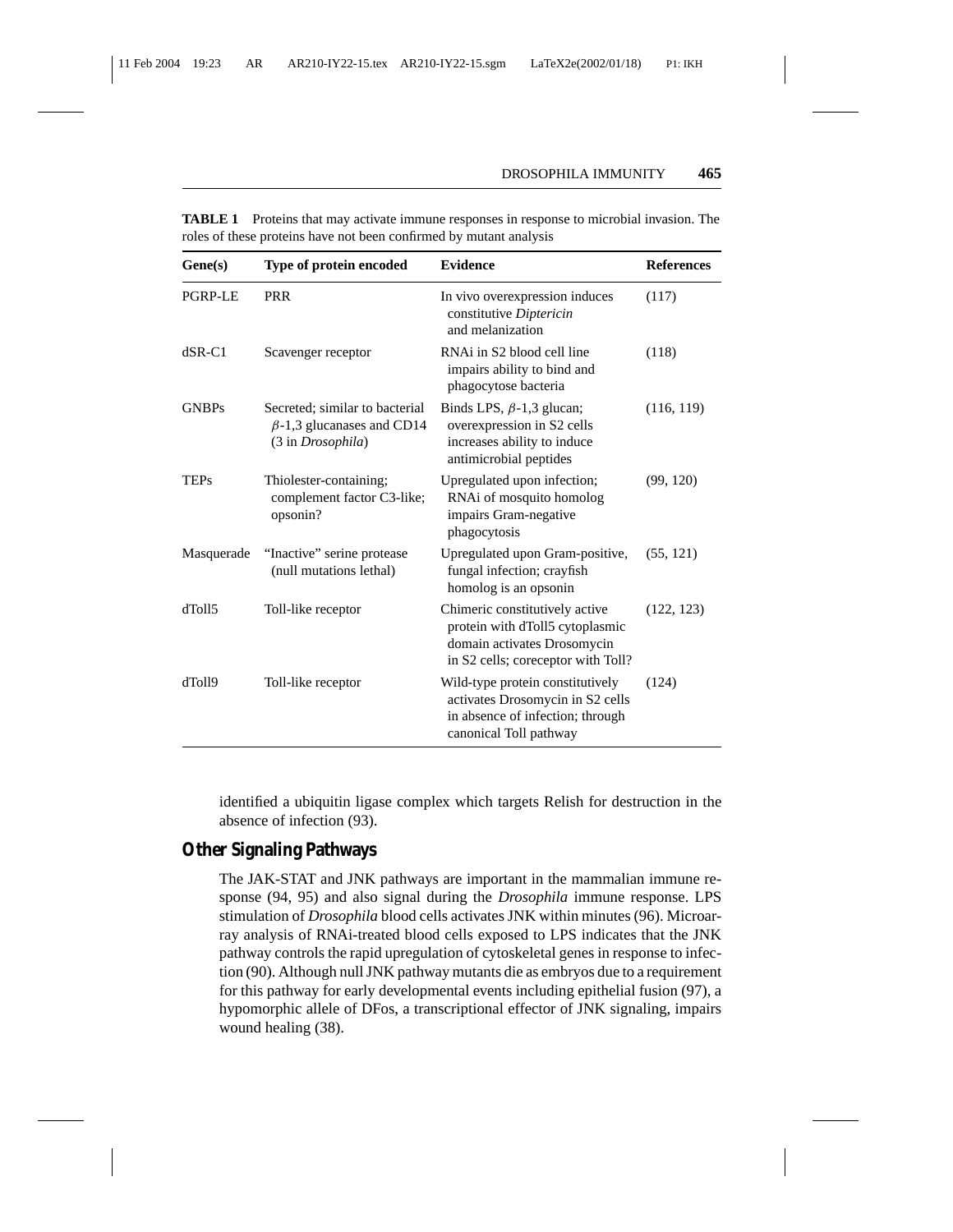JAK-STAT signaling in *Drosophila* is required for the induction in the fat body of a number of genes in response to infection, including the stress-induced gene *totA,* as well as *Tep1*, which encodes a thiolester-containing protein that may be an opsonin (see Table 1) (90, 98, 99). Upd3 is a cytokine-like protein produced by the blood cells upon infection, and it activates transcription of *totA* in the fat body by signalling through the receptor Domeless and the JAK-STAT pathway (98). In general, dependence on JAK-STAT signaling correlates with delayed, transient induction following immune challenge (90). In addition, constitutive JAK signaling hyperactivates the blood cells (see below).

## **PATTERN RECOGNITION AND ACTIVATION OF IMD AND TOLL SIGNALING**

The Imd and Toll pathways can be activated through binding by specific PGRPs of Gram-negative or Gram-positive bacterial molecules, respectively. It is not yet clear how fungal recognition activates Toll signaling, nor have the functions of other candidate PRRs been defined.

#### **Recognition of Microbes**

PGRPs were first identified in moths as infection-induced proteins that bind peptidoglycan, triggering the proteolytic melanization cascade (100, 101). The *Drosophila* genome encodes at least 13 PGRPs, some with multiple splice-forms, and the human genome encodes 4 that also have splice variants (102–104). PGRPs share a 160 amino acid peptidoglycan recognition domain, and both mammals and *Drosophila* have genes that encode secreted (S) and transmembrane (L) forms (101). In *Drosophila*, a secreted PGRP is required for survival to Gram-positive bacteria, whereas mutants lacking the function of a transmembrane PGRP are susceptible to Gram-negative bacterial infection (92, 105–107). In addition, at least one of the *Drosophila* secreted PGRPs scavenges and degrades peptidoglycan (108). A hydrophobic groove shared by both secreted and transmembrane PGRPs may function to bring downstream effectors into proximity, promoting signaling (109), while the cytoplasmic tails of transmembrane PGRPs may also contribute to downstream signaling.

**PGRP-LC AND GRAM-NEGATIVE DETECTION** Mutants in PGRP-LC fail to induce the antibacterial peptides and are susceptible to Gram-negative but not Grampositive infection (92, 106, 107). The transmembrane PGRP-LC has two major splice variants that share common transmembrane and cytoplasmic domains but have very different extracellular peptidoglycan recognition domains (103, 106). PGRP-LC acts upstream of the Imd pathway: Mutants are unable to proteolytically activate Relish during infection, and constitutive expression of *Diptericin* caused by PGRP-LC overexpression requires wild-type Imd function (92, 106).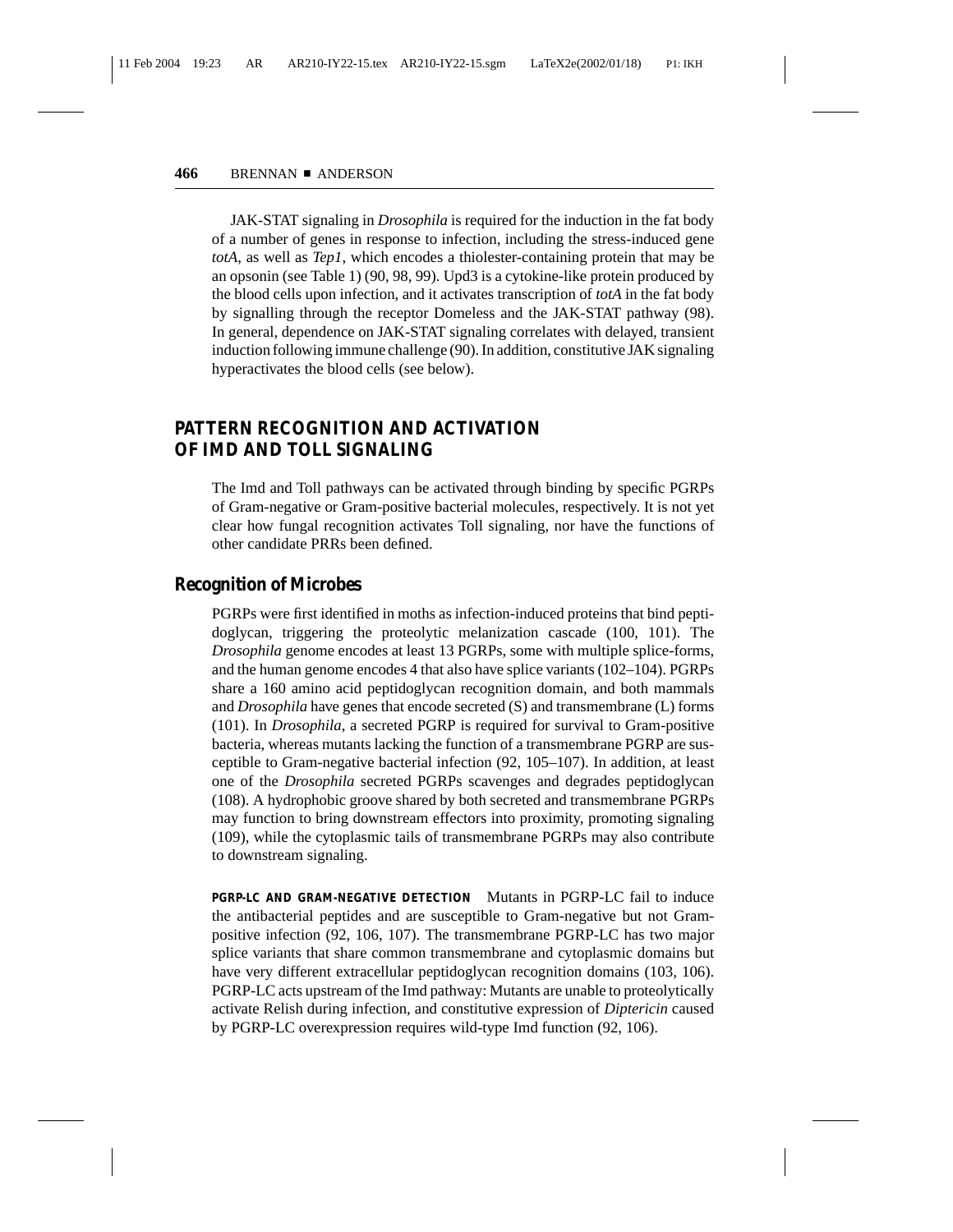It was surprising to find a PGRP implicated in the recognition of Gram-negative bacteria because Gram-negative peptidoglycan (PG) is in the inner cell wall layer, which is covered by the outer membrane. In contrast, the PG of Gram-positive bacteria is much more accessible on the cell wall surface. Lipopolysaccharide (LPS), on the other hand, is an abundant constituent of the Gram-negative outer membrane, and is an extremely immunogenic molecule in mammals (110). Because LPS is not found in Gram-positive bacteria, it was expected to be the key to the discrimination between Gram-negative and Gram-positive bacteria by *Drosophila*.

However, *Drosophila* is able to discriminate between Gram-negative and Grampositive PG, which differ in a single amino acid, whereas LPS is not a potent inducer of the humoral response in vivo (111, 112). The PGRPs play an essential role in the recognition of and disrimination between Gram-negative and Gram-positive bacteria. Gram-negative PG, but not Gram-positive PG, is a potent inducer of *Diptericin* in flies and cultured blood cells, and requires PGRP-LC function (103, 112, 113). PGRP-LC was also identified in a blood cell RNAi screen as a protein involved in Gram-negative, but not Gram-positive, binding and phagocytosis (107).

**PGRP-SA AND GRAM-POSITIVE DETECTION** A mutant lacking the function of PGRP-SA was identified in a screen for mutants unable to induce *Drosomycin* following a mixed bacterial infection (105). Although *Drosomycin* is an antifungal peptide, it is induced through the Toll pathway by both fungi and Gram-positive bacteria. *PGRP-SA* mutants are specifically susceptible to Gram-positive infection; resistance to fungi and Gram-negative bacteria is normal (105). Consistent with this, *PGRP-SA* mutants cannot induce *Drosomycin* in response to Gram-positive infection or Gram-positive PG, although they induce *Drosomycin* normally in response to fungal infection. *Diptericin* is induced normally in response to Gramnegative PG or whole bacteria (105, 112).

PGRP-SA is a secreted PGRP consisting mainly in a single peptidoglycan recognition domain, and binds Gram-positive PG with high affinity (102, 105). The inability of the mutants to induce *Drosomycin* suggests that PGRP-SA may activate the Toll pathway, although this has not been tested genetically.

Some aspects of secreted PGRP function may be evolutionarily conserved. A mouse mutant lacking the function of a secreted PGRP is also vulnerable to Gram-positive infection (114).

**OTHER POSSIBLE PATTERN RECOGNITION PROTEINS** Other *Drosophila* proteins may have roles in recognizing microbial invaders, but because no mutants have yet been isolated, their requirements in immune function have not been directly tested. Some of these are listed in Table 1. Currently, there are no genetic data concerning host molecules involved in detection of fungi, although fungal  $\beta$ -1,3-D-glucans induce antimicrobial gene expression in a *Drosophila* blood cell line, and a  $\beta$ -1,3-glucan-binding protein contributes to this response (115, 116).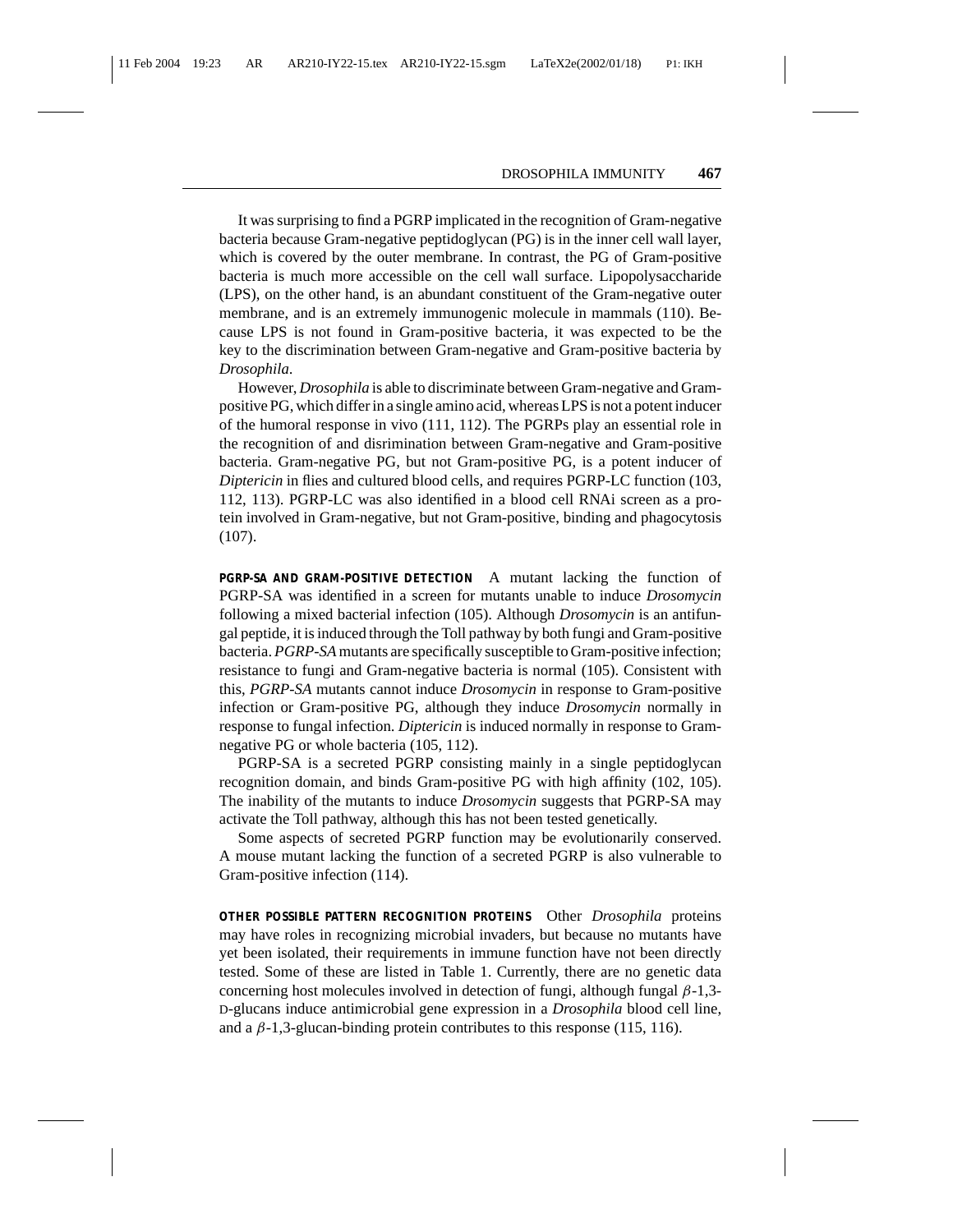#### **From Recognition to Fat Body Signaling**

A major focus of current research is how pattern recognition events involving PGRPs or other host receptors leads to activation of the fat body  $NF-\kappa B$  signaling pathways that induce the antimicrobial peptides. The importance of a circulating PGRP for Gram-positive detection and a transmembrane PGRP for Gram-negative detection suggests that the fly immune system detects these two classes of bacteria rather differently. Gram-positive detection has more in common with fungal pathways in the dependence on the Toll pathway, and possibly also on serine proteolytic cascades.

**ACTIVATION OF THE IMD PATHWAY** The fat body is the source of the majority of the antimicrobial peptides produced in a systemic immune response. Relish translocation can be visualized here, and Imd signaling presumably takes place in fat body cells. However, the site of microbial detection by PGRP-LC may be elsewhere. Whereas constitutive fat body *Diptericin* expression can be induced by overexpressing PGRP-LC in the adult fat body, endogenous larval PGRP-LC expression is higher in the blood cells than the fat body (92, 102, 106). Consistent with this, in larvae, blood cells are required for the induction of *Diptericin* in the fat body in response to a Gram-negative gut infection (9, 37). These data suggest that blood cells might detect Gram-negative microbes and signal this information to the fat body. Blood cells are not required for induction of fat body *Diptericin* when Gram-negative bacteria are introduced through a wound (39), which may be the result of a signal generated at the site of injury.

NO is implicated in the blood cell–dependent induction of fat body *Diptericin*. Exogenous NO induces *Diptericin*, and a pharmacological inhibitor of nitric oxide synthase (NOS) prevents *Diptericin* induction in response to a Gram-negative infection (37, 125). The response to NO requires Imd, suggesting that NO acts upstream of the Imd pathway. However, NO is unlikely to be the signal from blood cells to the fat body, as exogenous NO does not stimulate *Diptericin* induction in a mutant that lacks blood cells (37). NO appears to be important in some step in blood cells downstream of microbial recognition and upstream of a signal that is relayed to the fat body, possibly in blood cell activation.

**ACTIVATION OF THE TOLL PATHWAY** In the *Drosophila* embryo, the Toll pathway is triggered by a cascade of four serine proteases that proteolytically activate the endogenous ligand Spätzle (126). Although Spätzle is also required for immune responses, the embryonic proteases are not (2). Necrotic is a serine protease inhibitor (serpin) that prevents constitutive activation of Toll-dependent immune responses in the absence of immune challenge, suggesting that a distinct serine proteolytic cascade activates Spätzle in immune responses (65).

Persephone, an immune response serine protease, was identified in a screen for mutations that suppressed the ability of *necrotic* mutants to constitutively activate Toll signaling. *persephone* mutants are susceptible to fungal infection and unable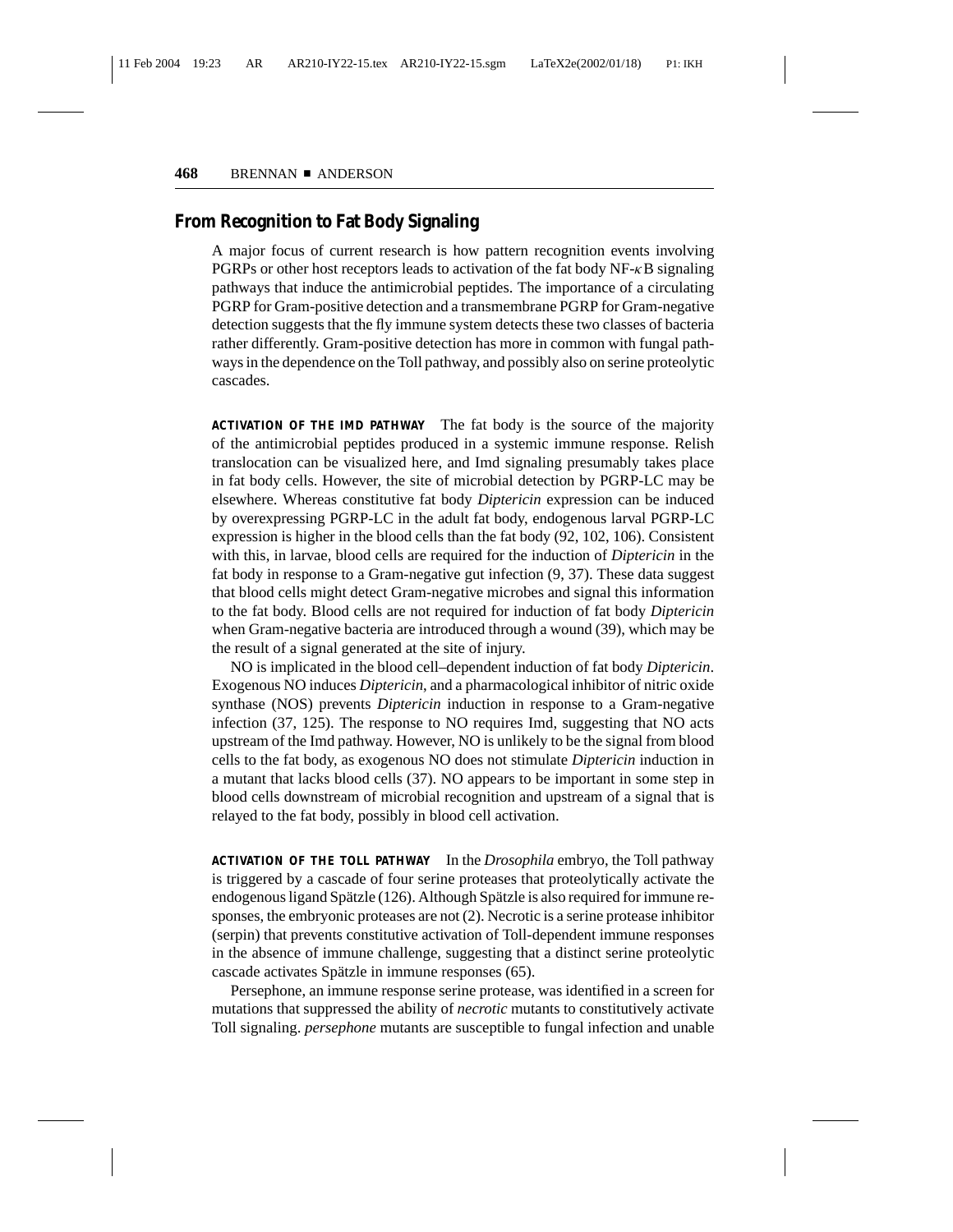to activate the Toll pathway in response to fungi (127). It is unclear how fungal infection leads to Persephone activation, but the possession of a prodomain suggests that Persephone may be activated by another serine protease (127). Necrotic may directly inhibit Persephone; fungal infection is likely to shift the balance between protease and serpin activities (127, 128). It is also not known whether Persephone directly activates Spätzle, or whether there are additional intervening proteases.

Activation of the Toll pathway by Gram-positive bacteria does not require Persephone, suggesting that fungi and Gram-positive bacteria activate Toll signaling by distinct mechanisms  $(127)$ . Because Spätzle is required for responses to some Gram-positive bacteria, PGRP-SA can likely activate a distinct serine protease cascade that leads to Spätzle cleavage (59, 63, 105).

#### **Do Imd and Toll Really Provide Specificity of Response?**

The model that selective activation of the Imd or Toll pathways confers specificity of response against Gram-negative bacteria or against Gram-positive bacteria and fungi, respectively, is an oversimplification. For example, Imd Toll pathway double mutants are more susceptible than single Imd pathway mutants to *E. coli* infection, and Toll pathway mutants are susceptible to *Pseudomonas* infection, arguing that Toll is important for resistance to Gram-negative infection (59, 129). On the other hand, Imd signaling is important for resistance to some Gram-positive bacteria such as *Micrococcus luteus* (59, 82).

Another difficulty with the model that the Imd and Toll pathways confer specificity of response is the sharing of the Toll pathway by fungi and Gram-positive bacteria. Despite the use of distinct mechanisms for detecting fungi and Grampositive bacteria, the signals apparently converge at Spätzle and Toll. In fact, some responses to Gram-positive bacteria and fungi are remarkably similar: Both types of infection trigger the massive induction of Masquerade, a serine protease-like protein, whereas Gram-negative infection does not (55). Another similarity between fungal and Gram-positive immune induction is the apparent reliance on circulating, rather than cell-associated detection mechanisms. Why would an immune system have one pathway dedicated to Gram-negative defense and another for responses to microorganisms as disparate as fungi and Gram-positive bacteria?

It could be that the Toll pathway is the ancestral immune induction pathway in insects (Figure 2), and that a blood cell-mediated system to recognize Gramnegative bacteria evolved later, triggering a distinct pathway. The Imd pathway may also have an apoptotic role, suggesting that its immune function may have been co-opted secondarily (91). There may be features of Gram-negative bacteria that selected for an additional immune detection and induction mechanism, such as a higher growth rate or concealment of PG beneath the outer membrane. Indeed, a genome-wide microarray analysis of the kinetics of induction of immuneresponsive genes in wild-type and mutant conditions found a correlation between Imd regulation of early activated genes and Toll regulation of genes with a more delayed response (90). Specialization of Imd signaling for rapid responses would be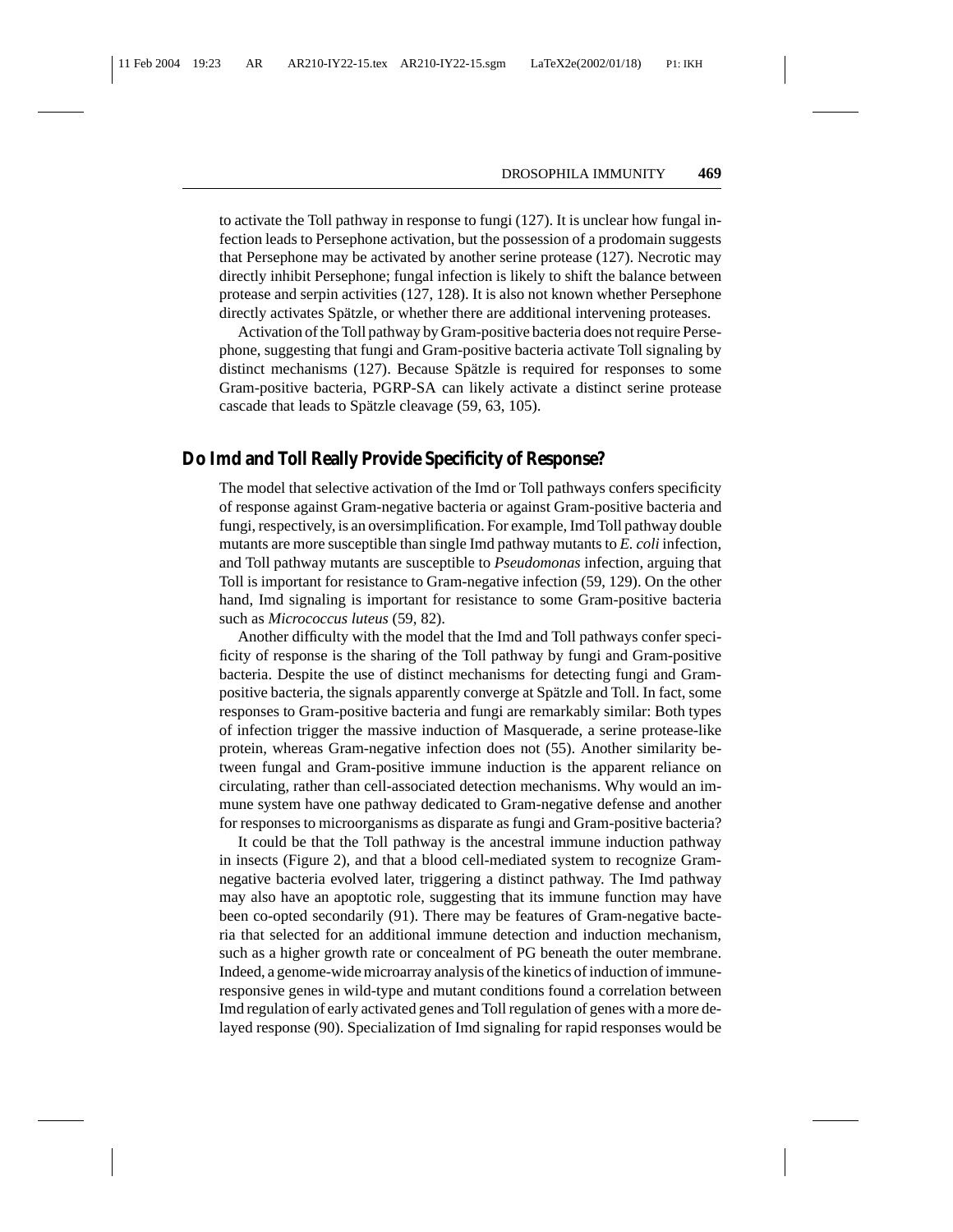

**Figure 2** Toll is a central regulator of the *Drosophila* immune response. In agreement with the idea that Toll may represent the ancestral immune signaling pathway in insects, Toll regulates many aspects of the immune response. In addition to activating antifungal defenses, Toll is also required for survival to many Gram-positive and some Gram-negative bacterial infections, for regulation of the melanization cascade and for regulation of blood cell proliferation, and is implicated in blood cell differentiation and activation. Toll may fulfill these roles in several tissues, such as the fat body and the blood cells. Spätzle is the only known ligand for Toll in *Drosophila*; however, *Toll* mutants are more impaired in the induction of antimicrobial peptides than are null *spatzle* mutants (2), suggesting that there may be additional Toll ligands.

consistent with the independence of Imd of both *Drosomycin* induction, which has slow kinetics, and survival to fungi, which are slower-growing microorganisms.

### **ACTIVATION OF MELANIZATION AND BLOOD CELL RESPONSES**

In addition to the well-characterized antimicrobial peptide induction, infection also triggers blood cell activation and melanization, events that are less well understood in *Drosophila*.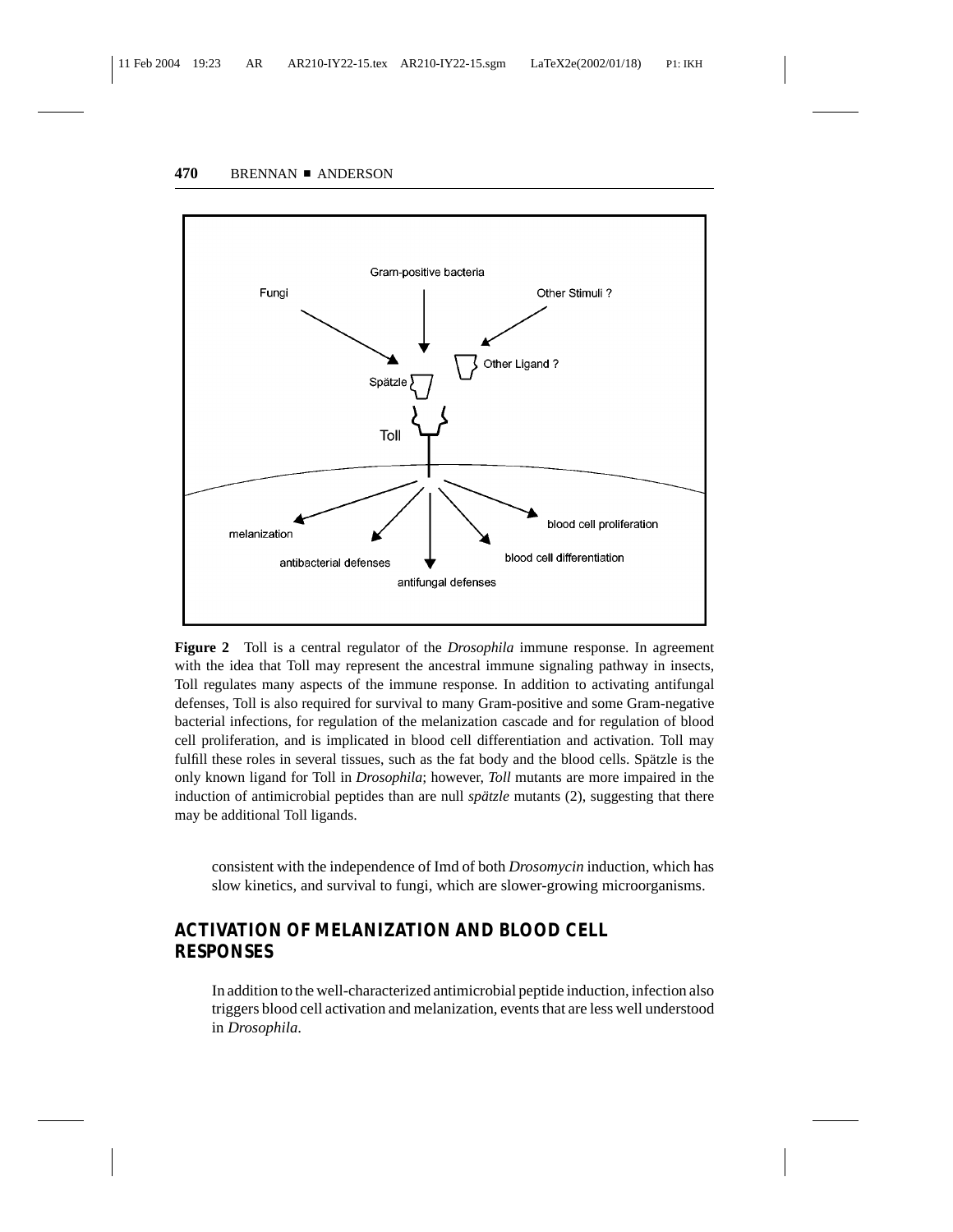#### **Activation of the Prophenoloxidase Pathway**

Biochemical experiments in the silkworm and crayfish revealed that a serine protease cascade regulates the activation of prophenoloxidase (PPO), which catalyzes melanin production (49, 130–132). An important regulator of the melanization response is Serpin27A (Spn27A), which specifically inhibits the PPO-activating enzyme (PPAE) (133, 134). *Spn27A* mutants exhibit sporadic melanization in the absence of immune challenge, and the entire animal becomes melanized after septic injury (133, 134).

The inhibitory effect of Spn27A on melanization appears to be overcome in two ways under conditions of immune challenge. The melanization cascade can be rapidly triggered by microbial products, by mechanisms that involve PGRPs (100, 117, 131) and that likely activate an upstream protease that leads to hyperproduction of PPAE, depleting Spn27A. An additional uncharacterized inhibitor of Spn27A may be transcriptionally induced by Spätzle-Toll signaling (134). It appears that rapid activation of a protease cascade, triggered by pattern recognition, initiates an immediate melanization response, and that sustained activation is ensured by local Toll-mediated depletion of Spn27A.

#### **Activation of Blood Cells**

**PHAGOCYTOSIS** Phagocytic uptake of invaders by blood cells is a vital defense strategy in both flies and mammals (36, 135). *Drosophila* and mammalian phagocytosis are homologous actin-mediated processes (118). Critical unanswered questions in both mammalian and *Drosophila* phagocytosis include how ingested particles are trafficked and the role of phagocytosis in stimulating other immune responses (135).

The ability of a blood cell to phagocytose a particular particle is influenced by the affinity of host receptors for surface molecules on the particle. For example, a *Drosophila* scavenger receptor-like protein, dSR-C1, confers the ability to phagocytose bacteria but not yeast on a heterologous cell line (118). However, *Drosophila* blood cells are able to phagocytose abiotic particles such as polystyrene beads, so pattern recognition of microbial PAMPs is not an absolute requirement (36).

Few *Drosophila* mutants are detectably impaired in phagocytosis, possibly reflecting redundancy of mechanisms promoting particle uptake and requirements for cytoskeletal proteins for viability. An RNAi screen in cultured blood cells tested the requirements for 1000 randomly selected genes in phagocytosis of different microbes, and defined roles for proteins involved in cytoskeletal function and vesicle formation and transport (107). In addition, the removal of PGRP-LC function impaired the binding and phagocytosis of Gram-negative bacteria by approximately 30% (107). Null *PGRP-LC* mutants are not detectably impaired in phagocytosis, suggesting either that a 30% reduction in phagocytic ability is not detectable in vivo or that additional mechanisms compensate in vivo for the loss of this receptor (106). Several *Drosophila* proteins have been proposed to bind microbes and promote their uptake by blood cells (Table 1).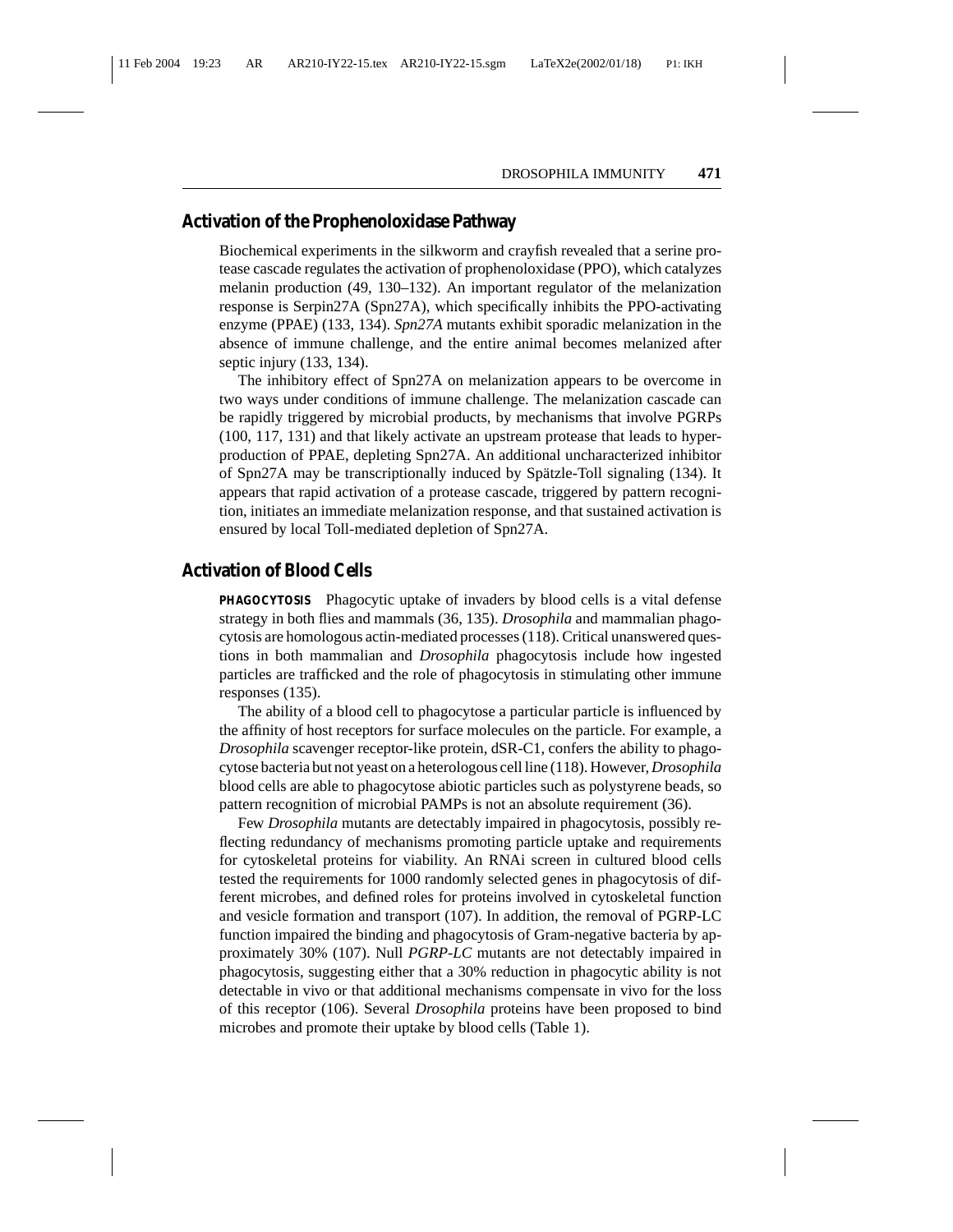**OTHER ASPECTS OF BLOOD CELL ACTIVATION** Wasp parasitization triggers blood cell proliferation, the differentiation of the lamellocyte blood cell type, and an encapsulation response (see below) (32, 35, 136). Although the regulation of these dramatic events is not understood, they are mimicked in mutants with hyperactivated Toll and JAK-STAT signaling (42, 137, 138) (Figure 3). Toll also regulates steady-state hemocyte numbers: There are fewer blood cells in loss-of-function mutants (42). In addition, blood cells accumulate at wound sites (38); because blood cells with overactivated Toll signaling also aggregate, Toll could also be involved in this type of activation (42). In short, Toll signaling is implicated in several aspects of blood cell activation in *Drosophila*, but the regulation of blood cell activation in response to actual immune challenge is not understood.

#### **IMMUNE RESPONSES IN THE ABSENCE OF MICROBIAL PATHOGENS**

PAMPs are most clearly defined for bacteria and fungi, microorganisms from entirely different kingdoms than animals. However, like mammals, *Drosophila* is able to mount immune responses in the absence of PAMPs, for example during parasite infestation and under autoimmune conditions. Deviations from the normal basement membrane pattern as well as presence of endogenous DNA in the blood are both associated with immune activation.

#### **Basement Membrane**

**PARASITES** A parasitic wasp egg in a *Drosophila* larva triggers an encapsulation immune response designed to seal off and kill the wasp embryo before it can hatch and kill the larva. Circulating plasmatocytes appear to recognize the wasp as foreign, and attach to it. Lamellocytes then adhere in layers, and the entire capsule is melanized (32, 139). This protective response has some similarities to granuloma formation by mammalian macrophages and T cells (140). Because wasps are also insects, they are not expected to have obligate molecular signatures, or PAMPs, that allow them to be recognized as invaders. How, then, are wasp eggs recognized as foreign?

Transplantation experiments suggest that *Drosophila* blood cells may recognize the absence of endogenous or presence of foreign basement membrane on invaders as nonself. *Drosophila* does not encapsulate fat bodies of within-species transplants, but fat bodies transplanted from other species are encapsulated (141).

**MELANOTIC CAPSULES** In some mutants, *Drosophila* blood cells aberrantly encapsulate the fly's own tissue, representing a kind of autoimmune defect (Figure 3). The resulting melanotic capsules resemble encapsulated parasitoid eggs, with layers of melanized lamellocytes. Although melanotic capsules can appear in mutants with constitutively activated blood cells (Figure 3), they also occur in mutants in which damaged or aberrant tissues trigger an immune response (142).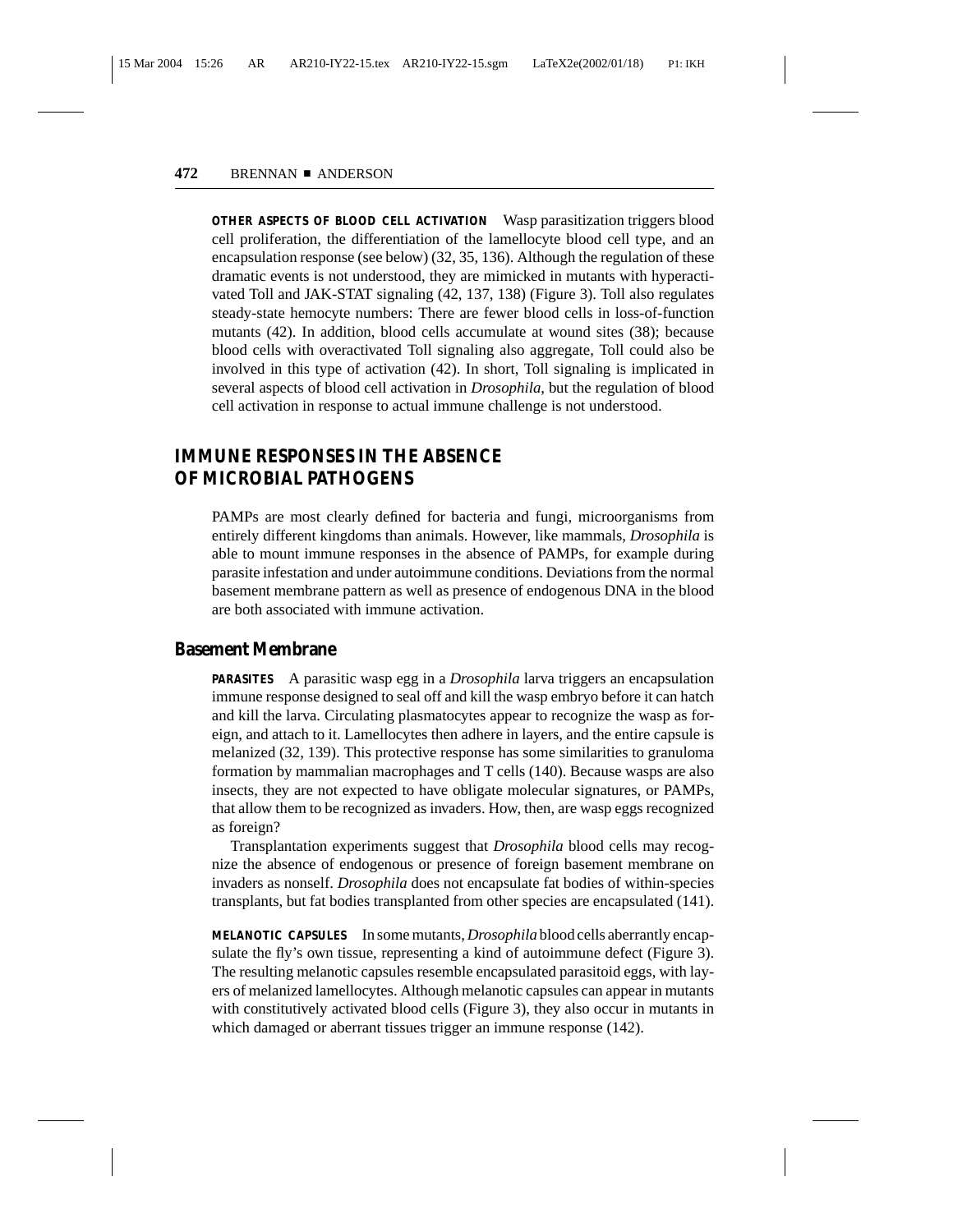Several melanotic capsule mutants show disruption of the basement membrane surrounding various tissues and the subsequent encapsulation of the exposed tissues. For example, in *Tu-Sz[ts]* mutants, disruption of the basement membrane over part of the fat body precedes the adhesion of lamellocytes and formation of melanotic capsules there (26). Transplanted *Drosophila* fat bodies whose basement membranes have been damaged are encapsulated, whereas intact fat bodies are not, supporting the notion that disruptions to the endogenous basement membrane can trigger immune responses (141).

**BLOOD CELLS AND BASEMENT MEMBRANE** The blood cells are implicated in the recognition of basement membrane abnormalities in parasite infestation and autoimmune activation. The notion of blood cells constantly surveying the basement membrane lining the hemocoel is consistent with their roles in basement membrane secretion, repair, and degradation (26, 33, 143). Blood cells seem to be able to distinguish the basement membrane of healthy self from that of damaged self, as well as absence of basement membrane on abiotic material, and possibly presence of foreign basement membrane on parasites. The basement membrane is a proteoglycan-rich matrix, and experiments in other insects, in which beads coated with different materials were transplanted, suggest that the self characteristics may be related to carbohydrate composition (33, 144).

#### **Endogenous DNA**

In addition to those with basement membrane defects, some other mutants with melanotic capsules have defects in apoptosis. Mutants lacking the function of the fly proapoptotic homologs of Ced-3 caspase and Ced-4/Apaf-1 develop melanotic capsules (145, 146). *Drosophila* blood cells do normally recognize and phagocytose apoptotic cells through a CD36-like receptor called Croquemort (147). It is possible that cells failing to undergo proper apoptosis are recognized as abnormal, triggering encapsulation. Alternatively, cells undergoing aberrant apoptosis might release immunostimulatory molecules. Ced-3 protein is able to fragment DNA; perhaps DNA in the blood of Ced-3 caspase mutants triggers an immune response resulting in encapsulation of self tissue (145).

Fly mutants lacking the function of two other DNAses required for the degradation of apoptotic cell DNA show constitutive expression of *Diptericin* (148). This further suggests that endogenous DNA may stimulate the innate immune system of *Drosophila* as it does in mammals (149).

#### **STUDYING MEDICALLY IMPORTANT PATHOGENS IN** *DROSOPHILA*

*Drosophila* has recently emerged as a very promising system in which to study the virulence of a variety of medically important pathogens. Several microbes have been shown to infect flies with similar mechanisms to those known from mammals.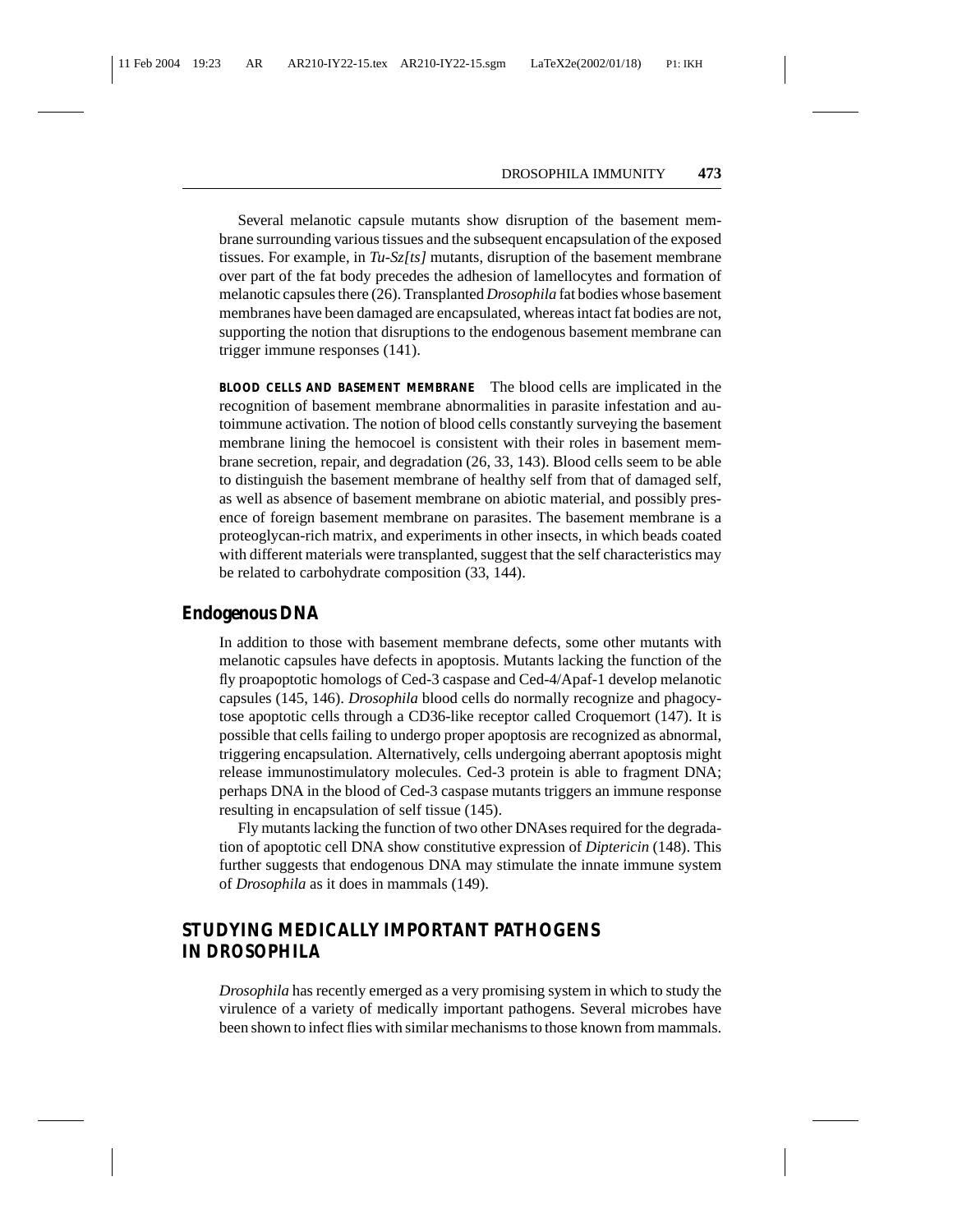Because *Drosophila* is a genetically tractable animal with a sophisticated, bloodcell-dependent innate immune system, the possibilities for increasing our understanding of pathogenesis are tremendous.

*Pseudomonas aeroginosa* is a ubiquitous Gram-negative bacterium that is responsible for opportunistic infections in wounds and in immunocompromised patients. Remarkably, some of the mechanisms used by this bacterium to infect and kill the host are common to mammals, insects, nematodes, and plants (150). All 11 virulence factors required for maximal pathogenicity in mammals are also required for maximum virulence in flies (129). The TTSS, which contributes to virulence in both mammals and insects, is activated upon entry into *Drosophila* (151). This is one of the first reports of activation of the TTSS of any bacterial species in a whole animal, suggesting that *Drosophila* may be a suitable in vivo alternative to simulating combinations of signals in vitro. A screen for *P. aeroginosa* mutants impaired in *Drosophila* killing led to the identification of a gene cluster that regulates motility factors important for virulence in flies and mammals (152).

*Serratia marcescens* is a Gram-negative insect pathogen responsible for opportunistic infections in humans. Several *S. marcescens* mutants impaired in *Drosophila* killing are also attenuated in mammalian infection models (153).

Like *Mycobacterium tuberculosis*, *M*. *marinum* can proliferate inside vertebrate macrophages in which phagosome acidification has been blocked. *M. marinum* can also infect *Drosophila* blood cells by a similar mechanism, killing the fly. *M. marinum* upregulates some of the same genes in vertebrate and insect phagosomes, and at least one bacterial virulence factor contributes to pathogenesis in both systems (13).

A Gram-negative plant pathogen, *Erwinia carotovora*, that may be spread by *Drosophila*, has also provided tools for the study of mammalian disease. A novel virulence factor was identified from a genetic screen for *E. carotovora* mutants unable to infect *Drosophila* larvae. This gene is sufficient to confer ability to infect *Drosophila* not only on noninfectious *E. carotovora* strains, but also on other *Enterobacteria* such as *E. coli* and *Salmonella typhimurium* (154). These new strains of medically important bacteria that are infectious in *Drosophila* may prove to be powerful tools to investigate virulence mechanisms.

In addition to serving as lab models for medically important bacterial diseases, insects are also the natural vectors for many pathogens that infect mammals. Although malaria-causing *Plasmodia* are transmitted by mosquitoes, *Plasmodia* are able to infect *Drosophila* in the lab and progress through several steps of their complex life cycle (155). In addition, knowledge of insect immunity that *Drosophila* studies have yielded is being applied to studies of mosquito-*Plasmodium* infections with the goal of developing antimalaria strategies (156).

#### **FUTURE DIRECTIONS**

In the eight years since *Toll* and *imd* mutants were found to be differentially susceptible to fungal and bacterial infection (2), and the six years since the first genetic screen for immune defects was reported (57), genetic analysis has revealed many of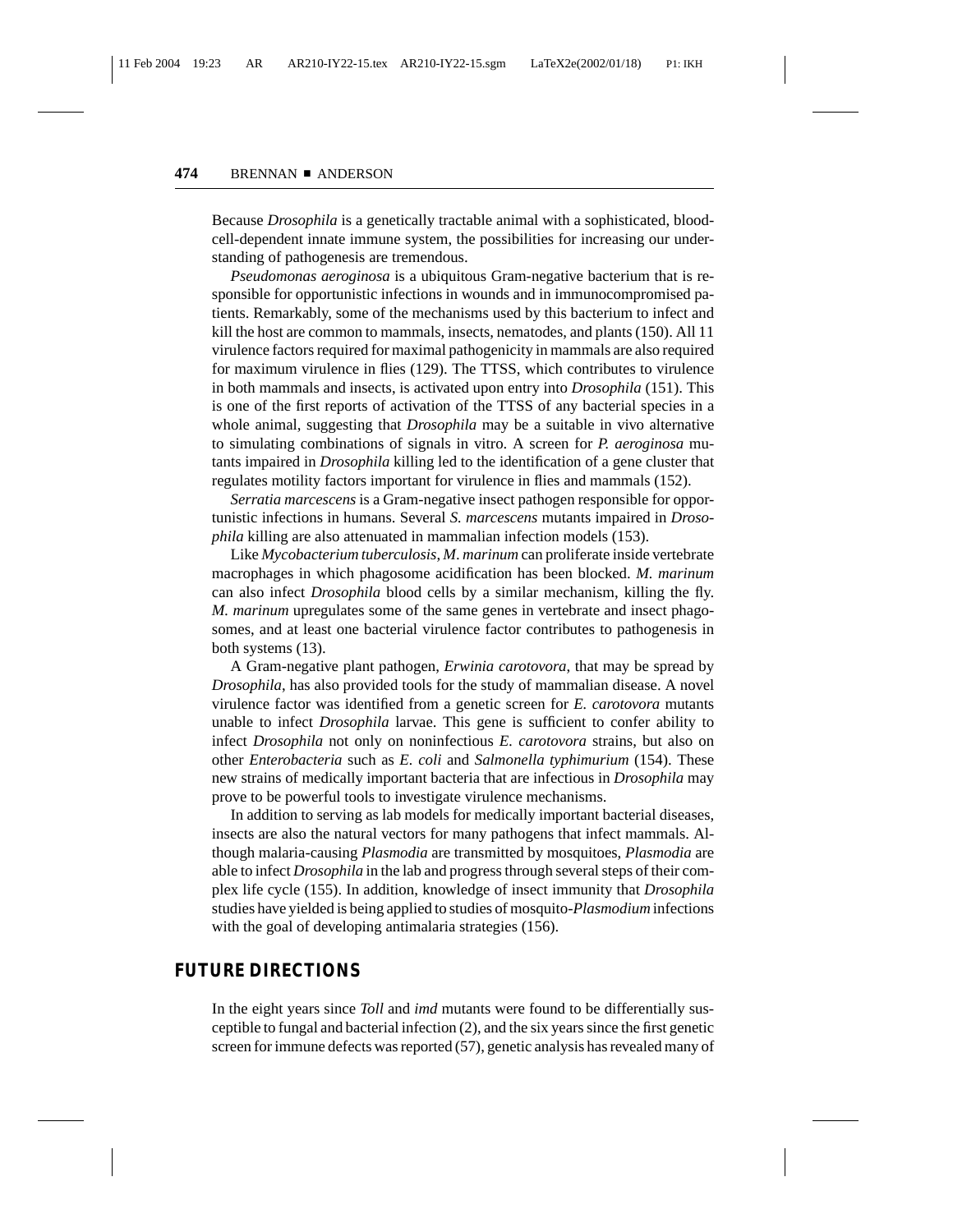the essential aspects of these two signaling pathways. Continued forward genetic screens, as well as reverse genetic analysis of genes regulated by infection, will identify more components required for diverse aspects of the immune response. We can anticipate that future research in *Drosophila* immunity is likely to identify more novel pattern recognition mechanisms, define mechanisms of blood cell activation, illuminate interactions between  $NF-<sub>K</sub>B$  and other signaling pathways, define mechanisms that allow recognition of intracellular bacterial and viral infections, provide perspectives on autoimmunity, and define specific responses to pathogenic organisms.

#### **ACKNOWLEDGMENTS**

The authors wish to thank Derek Sant'Angelo for comments on the manuscript. CAB is the Keyser Family Fellow supported by the Damon Runyon Cancer Research Foundation (DRG-3582). KVA is supported by National Institutes of Health grant # AI45149.

#### **The** *Annual Review of Immunology* **is online at http://immunol.annualreviews.org**

#### **LITERATURE CITED**

- 1. Janeway CA. 1989. Approaching the asymptote? Evolution and revolution in immunology. *Cold Spring Harbor Symp. Quant. Biol.* 54:1–13
- 2. Lemaitre B, Nicolas E, Michaut L, Reichhart J-M, Hoffmann JA. 1996. The dorsoventral regulatory gene cassette *spätzle/Toll/cactus* controls the potent antifungal response in *Drosophila* adults. *Cell* 86:973–83
- 3. Poltorak A, He X, Smirnova I, Liu MY, Huffel CV, et al. 1998. Defective LPS signaling in C3H/HeJ and C57BL/10ScCr mice: mutations in Tlr4 gene. *Science* 282:2085–88
- 4. Takeuchi O, Hoshino K, Akira S. 2000. Cutting edge: TLR2-deficient and MyD88-deficient mice are highly susceptible to *Staphylococcus aureus* infection. *J. Immunol.* 165:5392–96
- 5. Schnare M, Barton GM, Holt AC, Takeda K, Akira S, Medzhitov R. 2001. Toll-like receptors control activation of adaptive immune responses. *Nat. Immunol.* 2:947– 50
- 6. Volanakis J. 1998. Overview of the com-

plement system. In *The Human Complement System in Health and Disease*, ed. J Volanakis, M Frank, pp. 9–32. New York: Marcel Dekker

- 7. Dahlback B. 2000. Blood coagulation. *Lancet* 355:1627–32
- 8. Lemaitre B, Reichhart J-M, Hoffmann JA. 1997. *Drosophila* host defense: differential induction of antimicrobial peptide genes after infection by various classes of microorganisms. *Proc. Natl. Acad. Sci.USA* 94:14614–19
- 9. Basset A, Khush RS, Braun A, Gardan L, Boccard F, et al. 2000. The phytopathogenic bacteria *Erwinia carotovora* infects *Drosophila* and activates an immune response. *Proc. Natl. Acad. Sci. USA* 97:3376–81
- 10. Carton Y, Nappi AJ. 1997.*Drosophila* cellular immunity against parasitoids. *Parasitol. Today* 13:218–27
- 11. Lu Y, Wu LP, Anderson KV. 2001. The antibacterial arm of the *Drosophila* innate immune response requires an  $I \kappa B$  kinase. *Genes Dev.* 15:104–10
- 12. Flyg C, Kenne K, Boman HG. 1980.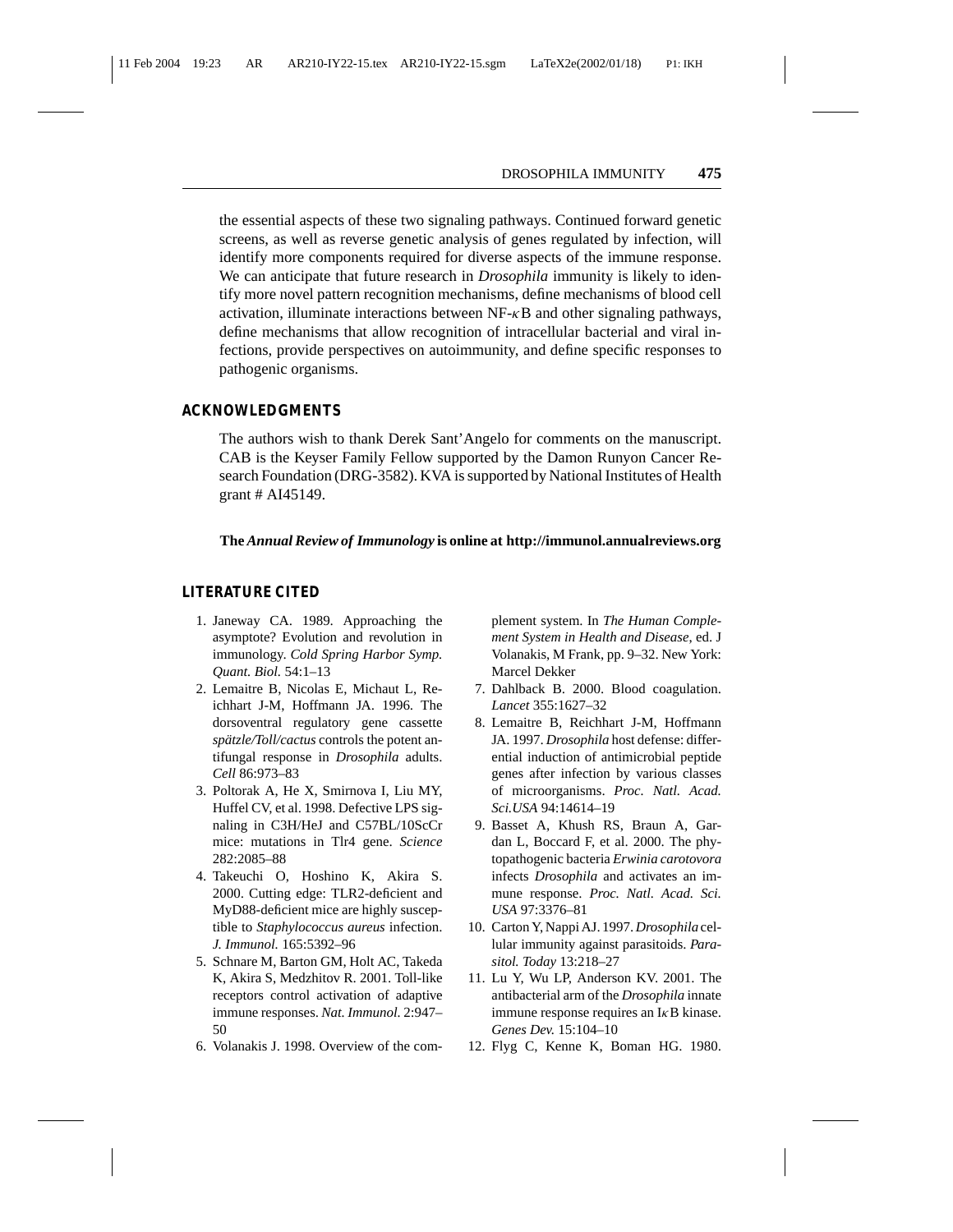Insect pathogenic properties of *Serratia marcescens*: phage-resistant mutants with a decreased resistance to *Cecropia* immunity and a decreased virulence to *Drosophila*. *J. Gen. Microbiol.* 120:173– 81

- 13. Dionne MS, Ghori N, Schneider DS. 2003. *Drosophila melanogaster* is a genetically tractable model host for *Mycobacterium marinum*. *Infect. Immun.* 71: 3540–50
- 14. Bourtzis K, Pettigrew MM, O'Neill SL. 2000. *Wolbachia* neither induces nor suppresses transcripts encoding antimicrobial peptides. *Insect Mol. Biol.* 9:635– 39
- 15. Melk JP, Govind S. 1999. Developmental analysis of *Ganaspis xanthopoda*, a larval parasitoid of *Drosophila melanogaster*. *J. Exp. Biol.* 202:1885–96
- 16. Carton Y, Nappi AJ. 2001. Immunogenetic aspects of the cellular immune response of *Drosophila* against parasitoids. *Immunogenetics* 52:157–64
- 17. Boulanger N, Ehret-Sabatier L, Brun R, Zachary D, Bulet P, Imler J. 2001. Immune response of *Drosophila melanogaster* to infection with the flagellate parasite *Crithidia* spp. *Insect. Biochem. Mol. Biol.* 31:129–37
- 18. Seecof R. 1968. The sigma virus infection of *Drosophila melanogaster*. *Curr. Top. Microbiol. Immunol.* 42:59–93
- 19. Teninges D, Plus N. 1972. P virus of *Drosophila melanogaster*, as a new picornavirus. *J. Gen. Virol.* 16:103–9
- 20. Teninges D, Ohanessian A, Richard-Molard C, Contamine D. 1979. Isolation and biological properties of *Drosophila* X virus. *J. Gen. Virol.* 42:241–54
- 21. Brun G, Plus N. 1980. The viruses of *Drosophila*. In *The Genetics and Biology of Drosophila*, Part C ed. M Ashburner, pp. 625–702. New York: Academic
- 22. Morris TD, Miller L. 1993. Characterization of productive and non-productive AcMNPV infection in selected insect cell lines. *Virology* 197:339–48
- 23. Kim A, Terzian C, Santamaria P, Pelisson A, Prud'homme N, Bucheton A. 1994. Retroviruses in invertebrates: the gypsy retrotransposon is apparently an infectious retrovirus of *Drosophila melanogaster*. *Proc. Natl. Acad. Sci. USA* 91:1285–89
- 24. Wyers F, Petitjean AM, Dru P, Gay P, Contamine D. 1995. Localization of domains within the *Drosophila* Ref(2)P protein involved in the intracellular control of sigma rhabdovirus multiplication. *J. Virol.* 69:4463–70
- 25. Bernheimer AW, Caspari E, Kaiser AD. 1952. Studies on antibody formation in caterpillars. *J. Exp. Zool.* 119:23–35
- 26. Rizki TM, Rizki RM. 1984. The cellular defense system of *Drosophila melanogaster*. In *Insect Ultrastructure*, ed. RC King, HH Akai, pp. 579–604. New York: Plenum
- 27. Rizki TM. 1978. Fat body. In *The Genetics and Biology of Drosophila*, ed. M Ashburner, TRF Wright, pp. 561–99. New York: Academic
- 28. Sondergaard L. 1993. Homology between the mammalian liver and the *Drosophila* fat body. *Trends Genet.* 9:193
- 29. Bulet P, Hetru C, Dimarcq JL, Hoffmann D. 1999. Antimicrobial peptides in insects; structure and function. *Dev. Comp. Immunol.* 23:329–44
- 30. Meister M, Hetru C, Hoffmann J. 2000. The antimicrobial host defense of *Drosophila*. *Curr. Top. Microbiol. Immunol.* 248:17–36
- 31. Tzou P, Reichhart J-M, Lemaitre B. 2002. Constitutive expression of a single antimicrobial peptide can restore wild-type resistance to infection in immunodeficient *Drosophila* mutants. *Proc. Natl. Acad. Sci. USA* 99:2152–57
- 32. Lanot R, Zachary D, Holder F, Meister M. 2001. Postembryonic hematopoiesis in *Drosophila*. *Dev. Biol.* 230:243–57
- 33. Lackie AM. 1988. Haemocyte behaviour. *Adv. Insect Physiol.* 21:85–178
- 34. Braun A, Lemaitre B, Lanot R, Zachary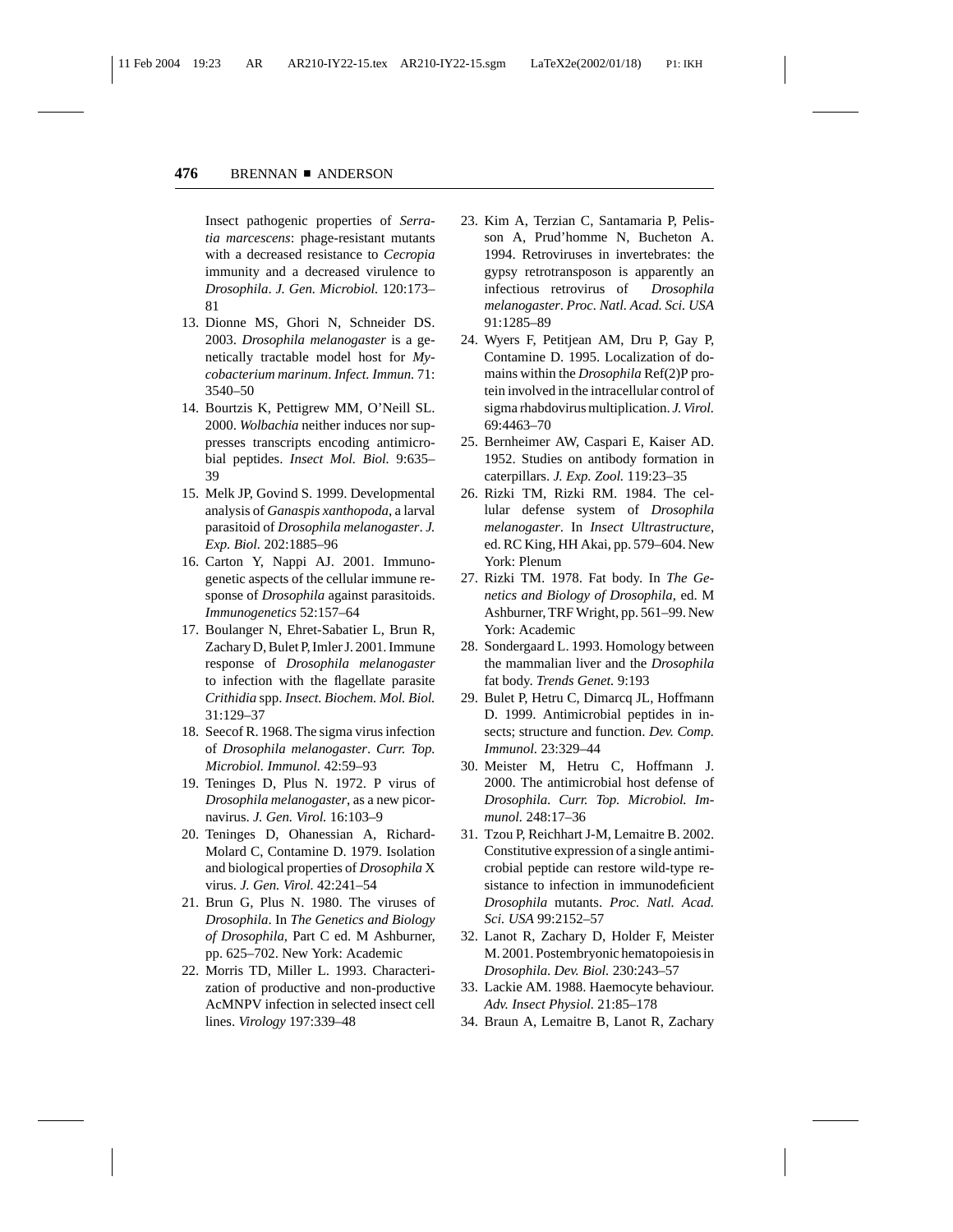D, Meister M. 1997. *Drosophila* immunity: analysis of larval hemocytes by Pelement-mediated enhancer trap. *Genetics* 147:623–34

- 35. Kurucz E, Zettervall CJ, Sinka R, Vilmos P, Pivarcsi A, et al. 2003. Hemese, a hemocyte-specific transmembrane protein, affects the cellular immune response in *Drosophila*. *Proc. Natl. Acad. Sci. USA* 100:2622–27
- 36. Elrod-Erickson M, Mishra S, Schneider D. 2000. Interactions between the cellular and humoral immune responses in *Drosophila*. *Curr. Biol.* 10:781–84
- 37. Foley E, O'Farrell PH. 2003. Nitric oxide contributes to induction of innate immune responses to gram-negative bacteria in *Drosophila*. *Genes Dev.* 17:115–25
- 38. Rämet M, Lanot R, Zachary D, Manfruelli P. 2002. JNK signaling pathway is required for efficient wound healing in *Drosophila*. *Dev. Biol.* 241:145–56
- 39. Braun A, Hoffmann JA, Meister M. 1998. Analysis of the *Drosophila* host defense in *domino* mutant larvae, which are devoid of hemocytes. *Proc. Natl. Acad. Sci. USA* 95:14337–42
- 40. Mathey-Prevot B, Perrimon N. 1998. Mammalian and *Drosophila* blood: JAK of all trades? *Cell* 92:697–700
- 41. Dearolf CR. 1998. Fruit fly "leukemia." *Biochim. Biophys. Acta* 1377:M13–23
- 42. Qiu P, Pan PC, Govind S. 1998. A role for the the *Drosophila* Toll/Cactus pathway in larval hematopoiesis. *Development* 125:1909–20
- 43. Lebestky T, Chang T, Hartenstein V, Banerjee U. 2000. Specification of *Drosophila* hematopoietic lineage by conserved transcription factors. *Science* 288: 146–49
- 44. Fossett N, Schulz RA. 2001. Functional conservation of hematopoietic factors in *Drosophila* and vertebrates. *Differentiation* 69:83–90
- 45. Duvic B, Hoffmann J, Meister M, Royet J. 2002. Notch signaling controls lineage specification during *Drosophila* lar-

val hematopoiesis. *Curr. Biol.* 12:1923– 27

- 46. Cho NK, Keyes L, Johnson E, Heller J, Ryner L, et al. 2002. Developmental control of blood cell migration by the *Drosophila* VEGF pathway. *Cell* 108:865–76
- 47. Lebestky T, Jung SH, Banerjee U. 2003. A Serrate-expressing signaling center controls *Drosophila* hematopoiesis. *Genes Dev.* 17:348–53
- 48. Asha H, Nagy I, Kovacs G, Stetson D, Ando I, Dearolf CR. 2003. Analysis of ras-induced overproliferation in *Drosophila* hemocytes. *Genetics* 163: 203–15
- 49. Söderhäll K, Cerenius L. 1998. Role of the prophenoloxidase-activating system in invertebrate immunity. *Curr. Opin. Immunol.* 10:23–28
- 50. Ferrandon D, Jung AC, Criqui M, Lemaitre B, Uttenweiler-Joseph S, et al. 1998. A drosomycin-GFP reporter transgene reveals a local immune response in *Drosophila* that is not dependent on the Toll pathway. *EMBO J.* 17:1217–27
- 51. Önfelt Tingvall T, Roos E, Engström Y. 2001. The *imd* gene is required for local Cecropin expression in *Drosophila* barrier epithelia. *EMBO Rep.* 2:239–43
- 52. Tzou P, Ohresser S, Ferrandon D, Capovilla M, Reichhart J-M, et al. 2000. Tissue-specific inducible expression of antimicrobial peptide genes in *Drosophila* surface epithelia. *Immunity* 13:737–48
- 53. Ganz T, Lehrer RI. 1998. Antimicrobial peptides of vertebrates. *Curr. Opin. Immunol.* 10:41–44
- 54. Huttner KM, Bevins C. 1999. Antimicrobial peptides as mediators of epithelial host defense. *Pediatr. Res.* 45:785–94
- 55. Irving P, Troxler L, Heuer TS, Belvin M, Kopczynski C, et al. 2001. A genomewide analysis of immune responses in *Drosophila*. *Proc. Natl. Acad. Sci. USA* 98:15119–24
- 55a. Little TJ, O'Connor B, Colegrave N, Watt K, Read AF. 2003. Maternal transfer of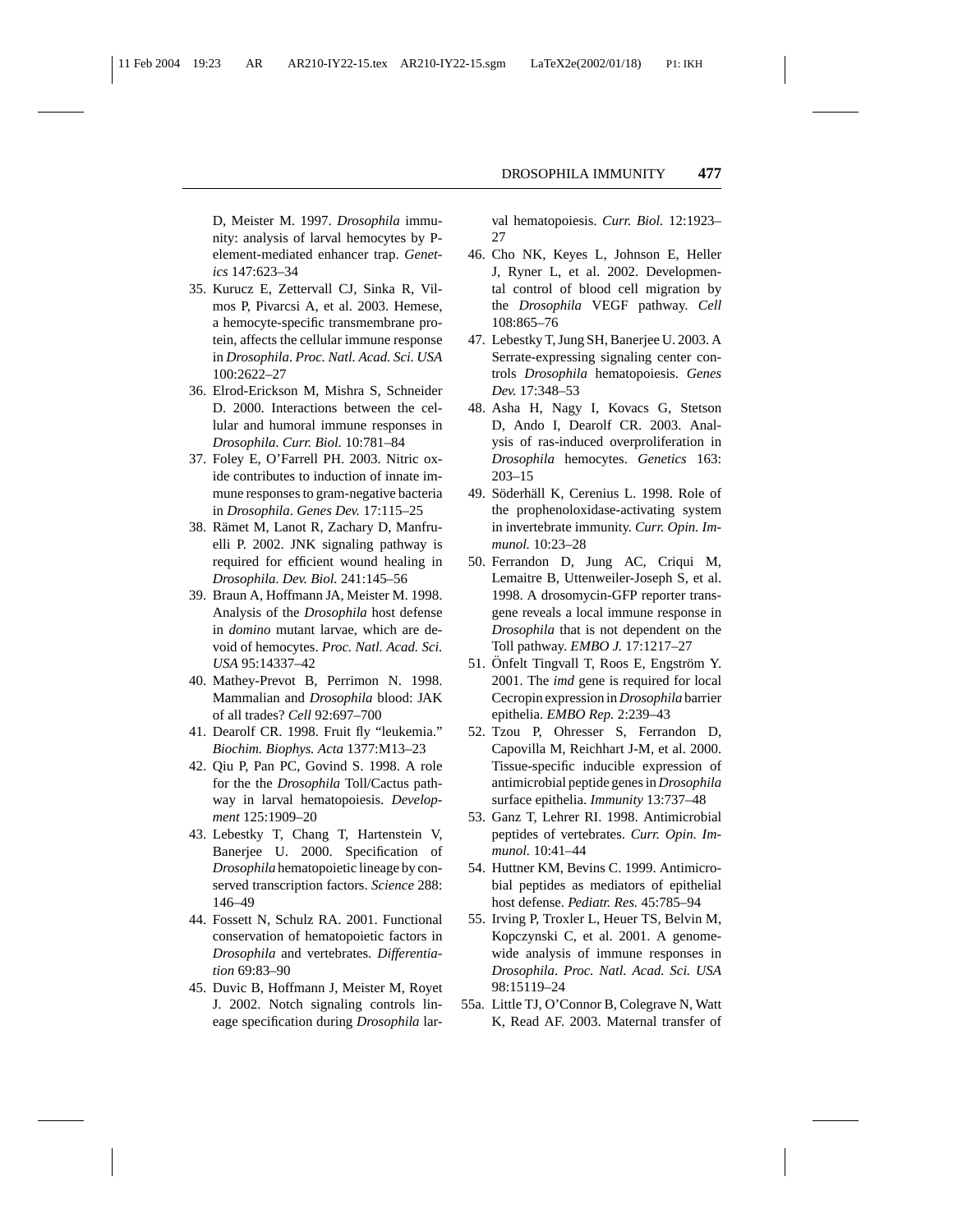strain-specific immunity in an invertebrate. *Curr. Biol.* 13:489–92

- 56. Ip YT, Reach M, Engström Y, Kadalayil L, Cai H, et al. 1993. Dif, a dorsal-related gene that mediates an immune response in *Drosophila*. *Cell* 75:753–63
- 57. Wu LP, Anderson KV. 1998. Regulated nuclear import of Rel proteins in the *Drosophila* immune response. *Nature* 392:93–97
- 58. Stöven S, Ando I, Kadalayil L, Engström Y, Hultmark D. 2000. Activation of the *Drosophila* NF-κB factor Relish by rapid endoproteolytic cleavage. *EMBO Rep.* 1:347–52
- 59. De Gregorio E, Spellman PT, Tzou P, Rubin GM, Lemaitre B. 2002. The Toll and Imd pathways are the major regulators of the immune response in *Drosophila*. *EMBO J.* 21:2568–79
- 60. Meng X, Khanuja BS, Ip YT. 1999. Toll receptor-mediated *Drosophila* immune response requires Dif, an  $NF-\kappa B$ factor. *Genes Dev.* 13:792–97
- 61. Rutschmann S, Jung AC, Hetru C, Reichhart J-M, Hoffmann JA, Ferrandon D. 2000. The Rel protein DIF mediates the antifungal but not the antibacterial host defense in *Drosophila*. *Immunity* 12:569– 80
- 62. Tauszig-Delamasure S, Bilak H, Capovilla M, Hoffmann JA, Imler J. 2002. *Drosophila* MyD88 is required for the response to fungal and Gram-positive bacterial infections. *Nat. Immunol.* 3:91–97
- 63. Rutschmann S, Kilinc A, Ferrandon D. 2002. Cutting edge: the Toll pathway is required for resistance to gram-positive bacterial infections in *Drosophila*. *J. Immunol.* 168:1542–46
- 64. Schneider DS, Hudson KL, Lin TY, Anderson KV. 1991. Dominant and recessive mutations define functional domains of Toll, a transmembrane protein required for dorsal-ventral polarity in the *Drosophila* embryo. *Genes Dev.* 5:797–807
- 65. Levashina EA, Langley E, Green C, Gubb D, Ashburner M, et al. 1999. Constitutive

activation of Toll-mediated antifungal defense in serpin-deficient *Drosophila*. *Science* 285:1917–19

- 66. Weber AN, Tauszig-Delamasure S, Hoffmann JA, Lelièvre E, Gascan H, et al. 2003. Binding of the *Drosophila* cytokine Spätzle to Toll is direct and establishes signaling. *Nat. Immunol.* 4:794–800
- 67. Belvin MP, Anderson KV. 1996. A conserved signaling pathway: the *Drosophila* Toll-Dorsal pathway. *Annu. Rev. Cell Dev. Biol.* 12:393–416
- 68. Nicolas E, Reichhart J-M, Hoffmann JA, Lemaitre B. 1998. In vivo regulation of the IκB homologue *cactus* during the immune response of *Drosophila*. *J. Biol. Chem.* 273:10463–69
- 69. Imler JL, Hoffmann J. 2002. Toll receptors in *Drosophila*: a family of molecules regulating development and immunity. *Curr. Top Microbiol. Immunol.* 270:63–79
- 70. Morisato D, Anderson KV. 1995. Signaling pathways that establish the dorsalventral pattern of the *Drosophila* embryo. *Annu. Rev. Genet.* 29:371–99
- 71. De Gregorio E, Spellman PT, Rubin GM, Lemaitre B. 2001. Genome-wide analysis of the *Drosophila* immune response by using oligonucleotide microarrays. *Proc. Natl. Acad. Sci. USA* 98:12590–95
- 72. Williams MJ, Rodriguez A, Kimbrell DA, Eldon ED. 1997. The *18-wheeler* mutation reveals complex antibacterial gene regulation in *Drosophila* host defense. *EMBO J.* 16:6120–30
- 73. Ligoxygakis P, Bulet P, Reichhart J-M. 2002. Critical evaluation of the role of the Toll-like receptor 18-Wheeler in the host defense of *Drosophila*. *EMBO Rep.* 3:666–73
- 74. Seppo A, Matani P, Sharrow M, Tiemeyer M. 2003. Induction of neuronspecific glycosylation by Tollo/Toll-8, a *Drosophila* Toll-like receptor expressed in non-neural cells. *Development* 130: 1439–48
- 75. Eldon E, Kooyer S, D'Evelyn D, Duman M, Lawinger P, et al. 1994. The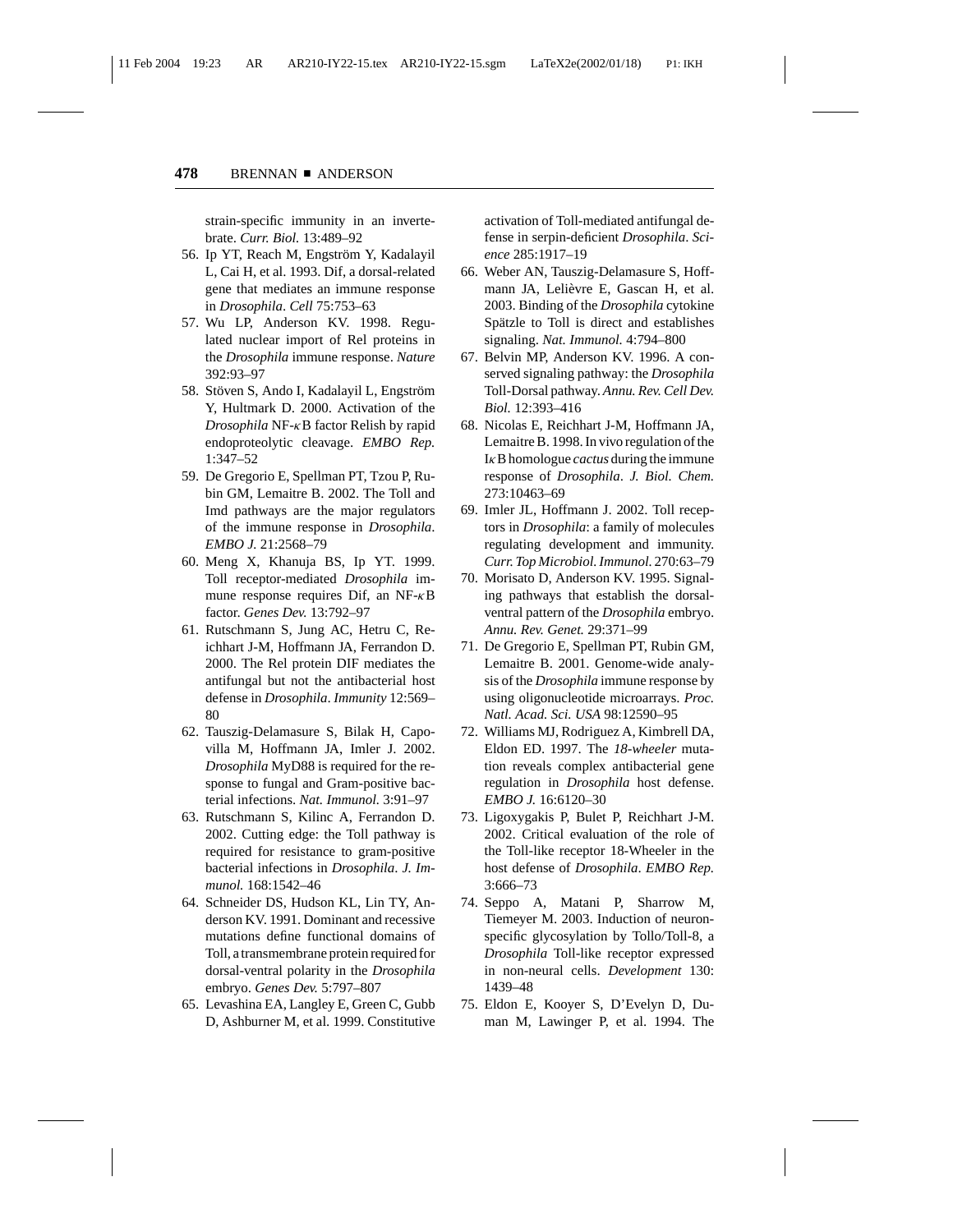*Drosophila 18 wheeler* is required for morphogenesis and has striking similarities to *Toll*. *Development* 120:885–99

- 76. Kimbrell DA, Beutler B. 2001. The evolution and genetics of innate immunity. *Nat. Rev. Genet.* 2:256–67
- 77. Hultmark D. 2003. *Drosophila* immunity: paths and patterns. *Curr. Opin. Immunol.* 15:12–19
- 78. Hoffmann JA, Reichhart J-M. 2002. *Drosophila* innate immunity: an evolutionary perspective.*Nat. Immunol.* 3:121– 26
- 79. Khush RS, Leulier F, Lemaitre B. 2001. *Drosophila* immunity: two paths to NFκB. *Trends Immunol.* 22:260–64
- 80. Lemaitre B, Kromer-Metzger E, Michaut L, Nicolas E, Meister M, et al. 1995. A recessive mutation, *immune deficiency* (*imd*), defines two distinct control pathways in the *Drosophila* host defense. *Proc. Natl. Acad. Sci. USA* 92:9465–69
- 81. Wu LP, Choe KM, Lu Y, Anderson KV. 2001. *Drosophila* immunity: Genes on the third chromosome required for the response to bacterial infection. *Genetics* 159:189–99
- 82. Leulier F, Rodriguez A, Khush RS, Abrams JM, Lemaitre B. 2000. The *Drosophila* caspase Dredd is required to resist gram-negative bacterial infection. *EMBO Rep.* 1:353–58
- 83. Rutschmann S, Jung AC, Rui Z, Silverman N, Hoffmann JA, Ferrandon D. 2000. Role of *Drosophila* IKKγ in a Toll-independent antibacterial immune response. *Nat. Immunol.* 1:342–47
- 84. Hedengren M, Åsling B, Dushay MS, Ando I, Ekengren S, et al. 1999. *Relish*, a central factor in the control of humoral, but not cellular immunity in *Drosophila*. *Mol. Cell* 4:827–37
- 85. Stöven S, Silverman N, Junell A, Hedengren-Olcott M, Erturk D, et al. 2003. Caspase-mediated processing of the *Drosophila* NF-κB factor Relish. *Proc. Natl. Acad. Sci. USA* 100:5991–96
- 86. Silverman N, Zhou R, Stöven S, Pandey

N, Hultmark D, Maniatis T. 2000. A *Drosophila* IkappaB kinase complex required for Relish cleavage and antibacterial immunity. *Genes Dev.* 14:2461–71

- 87. Vidal S, Khush RS, Leulier F, Tzou P, Nakamura M, Lemaitre B. 2001. Mutations in the *Drosophila dTAK1* gene reveal a conserved function for MAPKKKs in the control of rel/NF-kappaB-dependent innate immune responses. *Genes Dev.* 15:1900–12
- 88. Naitza S, Rosse C, Kappler C, Georgel P, Belvin M, et al. 2002. The *Drosophila* immune defense against gram-negative infection requires the death protein dFADD. *Immunity* 17:575–81
- 89. Leulier F, Vidal S, Saigo K, Ueda R, Lemaitre B. 2002. Inducible expression of double-stranded RNA reveals a role for dFADD in the regulation of the antibacterial response in *Drosophila* adults. *Curr. Biol.* 12:996–1000
- 90. Boutros M, Agaisse H, Perrimon N. 2002. Sequential activation of signaling pathways during innate immune responses in *Drosophila*. *Dev. Cell* 3:711–22
- 91. Georgel P, Naitza S, Kappler C, Ferrandon D, Zachary D, et al. 2001. *Drosophila* Immune Deficiency (IMD) is a death domain protein that activates antibacterial defense and can promote apoptosis. *Dev. Cell* 1:503–14
- 92. Gottar M, Gobert V, Michel T, Belvin M, Duyk G, et al. 2002. The *Drosophila* immune response against Gram-negative bacteria is mediated by a peptidoglycan recognition protein. *Nature* 416:640–44
- 93. Khush RS, Cornwell WD, Uram JN, Lemaitre B. 2002. A ubiquitin-proteasome pathway represses the *Drosophila* immune deficiency signaling cascade. *Curr. Biol.* 12:1728–37
- 94. Ihle J. 2001. The Stat family in cytokine signaling. *Curr. Opin. Cell Biol.* 13:211– 17
- 95. Dong C, Davis RJ, Flavell R. 2002. MAP kinases in the immune response. *Annu. Rev. Immunol.* 20:55–72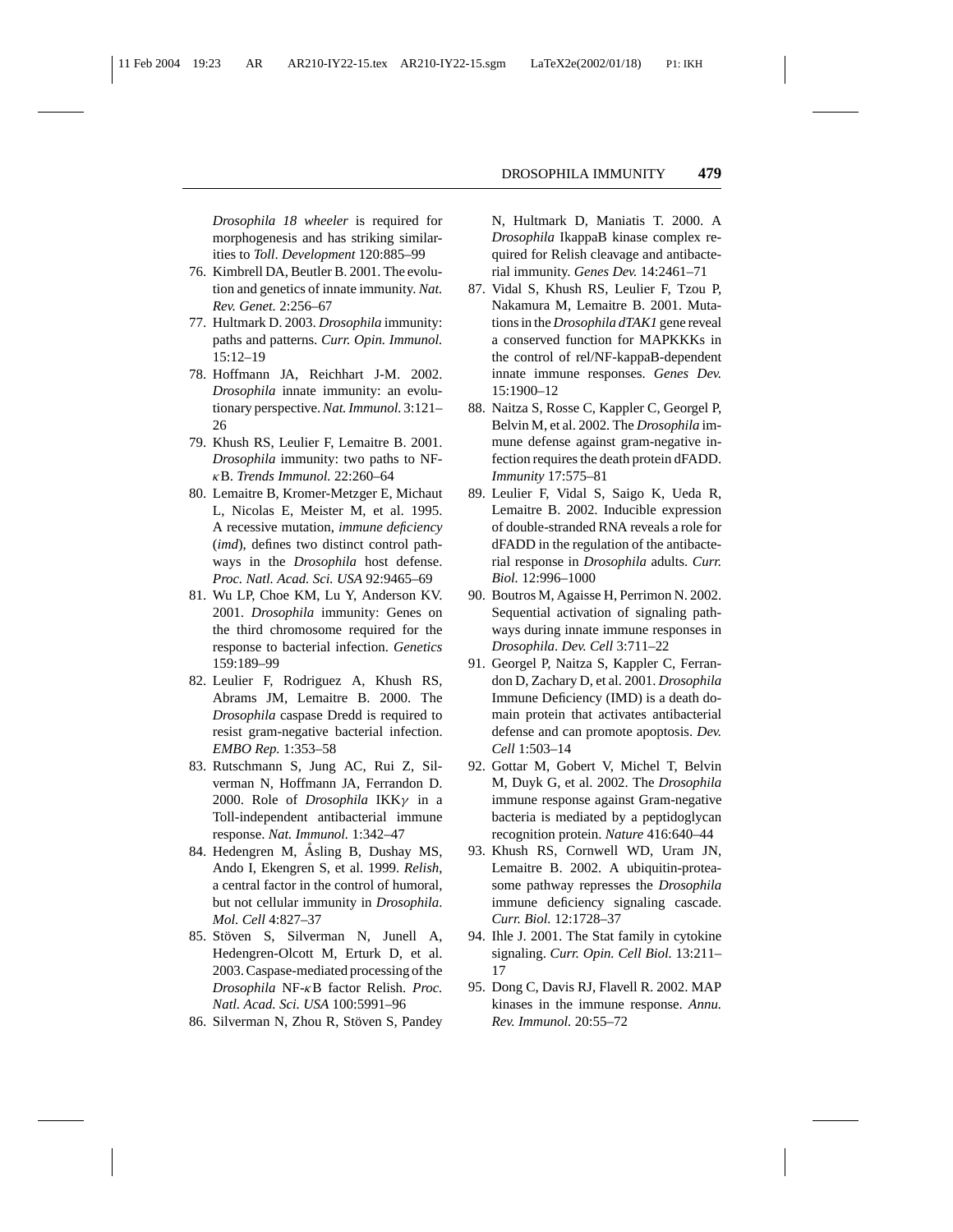- 96. Sluss HK, Han Z, Barrett T, Davis RJ, Ip YT. 1996. A JNK signal transduction pathway that mediates morphogenesis and an immune response in *Drosophila*. *Genes Dev.* 10:2745–58
- 97. Noselli S, Agnes F. 1999. Roles of the JNK signaling pathway in *Drosophila* morphogenesis. *Curr. Opin. Genet. Dev.* 9:466–72
- 98. Agaisse H, Petersen U-M, Boutros M, Mathey-Prevot B, Perrimon N. 2003. Signaling role of hemocytes in *Drosophila* JAK/STAT-dependent response to septic injury. *Dev. Cell* 5:441–50
- 99. Lagueux M, Perrodou E, Levashina EA, Capovilla M, Hoffmann JA. 2000. Constitutive expression of a complement-like protein in Toll and JAK gain-of-function mutants of *Drosophila*. *Proc. Natl. Acad. Sci. USA* 97:11427–32
- 100. Yoshida H, Kinoshita K, Ashida M. 1996. Purification of a peptidoglycan recognition protein from hemolymph of the silkworm, *Bombyx mori*. *J. Biol. Chem.* 271:13854–60
- 101. Kang D, Liu G, Lundström A, Gelius E, Steiner H. 1998. A peptidoglycan recognition protein in innate immunity conserved from insects to humans. *Proc. Natl. Acad. Sci. USA* 95:10078–82
- 102. Werner T, Liu G, Kang D, Ekengren S, Steiner H, Hultmark D. 2000. A family of peptidoglycan recognition proteins in the fruit fly *Drosophila melanogaster*. *Proc. Natl. Acad. Sci. USA* 97:13772–77
- 103. Werner T, Borge-Renberg K, Mellroth P, Steiner H, Hultmark D. 2003. Functional diversity of the *Drosophila* PGRP-LC gene cluster in the response to LPS and peptidoglycan. *J. Biol. Chem.* 278:26319– 22
- 104. Liu C, Xu ZJ, Gupta D, Dziarski R. 2001. Peptidoglycan recognition proteins: a novel family of four human innate immunity pattern recognition molecules. *J. Biol. Chem.* 276:34686–94
- 105. Michel T, Reichhart J-M, Hoffmann JA, Royet J. 2001. *Drosophila*Toll is activated

by Gram-positive bacteria through a circulating peptidoglycan recognition protein. *Nature* 414:756–59

- 106. Choe KM, Werner T, Stöven S, Hultmark D, Anderson K. 2002. Requirement for a peptidoglycan recognition protein (PGRP) in relish activation antibacterial immune responses in *Drosophila*. *Science* 296:359–62
- 107. Rämet M, Manfruelli P, Pearson A, Mathey-Prevot B, Ezekowitz RAB. 2002. Functional genomic analysis of phagocytosis and identification of a *Drosophila* receptor for *E. coli*. *Nature* 416:644– 48
- 108. Mellroth P, Karlsson J, Steiner H. 2003. A scavenger function for a *Drosophila* peptidoglycan recognition protein. *J. Biol. Chem.* 278:7059–64
- 109. Kim MS, Byun M, Oh B. 2003. Crystal structure of peptidoglycan recognition protein LB from *Drosophila melanogaster*. *Nat. Immunol.* 4:787–93
- 110. Horn DL, Morrison DC, Opal SM, Silverstein R, Visvanathan K, Zabriskie JB. 2000. What are the microbial components implicated in the pathogenesis of sepsis? Report on a symposium. *Clin. Infect. Dis.* 31:851–58
- 111. Schleifer KH, Kandler O. 1972. Peptidoglycan types of bacterial cell walls and their taxonomic implications. *Bacteriol. Rev.* 36:407–77
- 112. Leulier F, Parquet C, Pili-Floury S, Ryu JH, Caroff M, et al. 2003. The *Drosophila* immune system detects bacteria through specific peptidoglycan recognition. *Nat. Immunol.* 4:478–84
- 113. Kaneko T, Goldman W, Mellroth P, Steiner H, Kosma P, et al. 2003. *Gramnegative bacterial recognition: Do flies recognize LPS?* Presented at Annu. Drosophila Res. Conf., 44th, Chicago
- 114. Dziarski R, Platt KA, Gelius E, Steiner H, Gupta D. 2003. Defect in neutrophil killing and increased susceptibility to infection with nonpathogenic gram-positive bacteria in peptidoglycan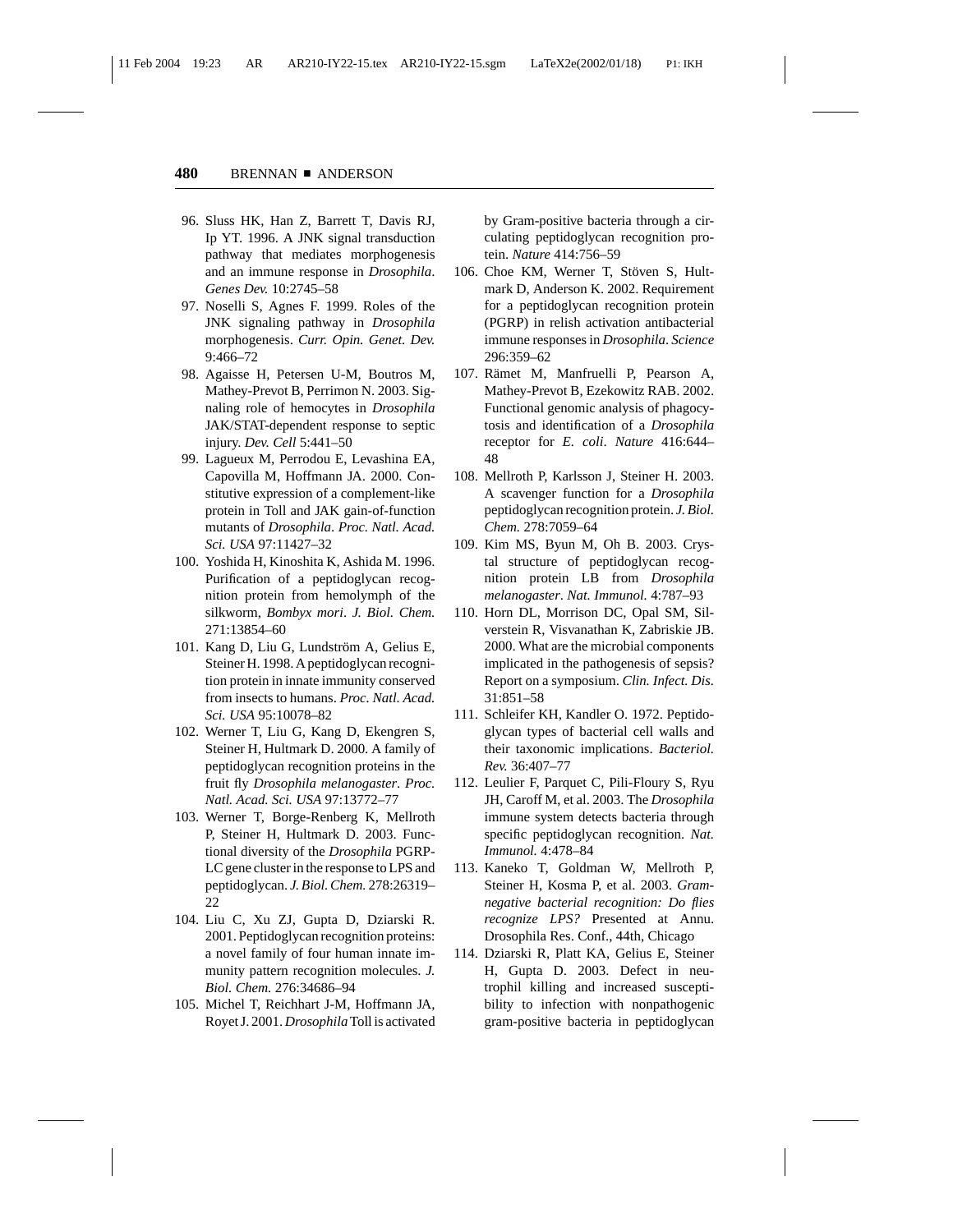recognition protein-S (PGRP-S)-deficient mice. *Blood* 102:689–97

- 115. Samakovlis C, Asling B, Boman HG, Gateff E, Hultmark D. 1992. In vitro induction of cecropin genes—an immune response in a *Drosophila* blood cell line. *Biochem. Biophys. Res. Commun.* 188:1169–75
- 116. Kim YS, Ryu JH, Han SJ, Choi KH, Nam KB, et al. 2000. Gram-negative bacteria binding protein, a pattern recognition receptor for lipopolysaccharide and  $\beta$ -1,3glucan, which mediates the signaling for the induction of innate immune genes in *Drosophila melanogaster* cells. *J. Biol. Chem.* 275:32721–27
- 117. Takehana A, Katsuyama T, Yano T, Oshima Y, Takada H, et al. 2002. Overexpression of a pattern-recognition receptor, peptidoglycan-recognition protein-LE, activates imd/relish-mediated antibacterial defense and the prophenoloxidase cascade in *Drosophila* larvae. *Proc. Natl. Acad. Sci. USA* 99:13705–10
- 118. Rämet M, Pearson A, Manfruelli P, Li XH, Koziel H, et al. 2001. *Drosophila* scavenger receptor CI is a pattern recognition receptor for bacteria. *Immunity* 15:1027– 38
- 119. Lee WJ, Lee JD, Kravchenko VV, Ulevitch RJ, Brey PT. 1996. Purification and molecular cloning of an inducible gramnegative bacteria-binding protein from the silkworm, *Bombyx mori*. *Proc. Natl. Acad. Sci. USA* 93:7888–93
- 120. Levashina EA, Moita LF, Blandin S, Vriend G, Lagueux M, Kafatos FC. 2001. Conserved role of a complement-like protein in phagocytosis revealed by dsRNA knockout in cultured cells of the mosquito, *Anopheles gambiae*. *Cell* 104:709–18
- 121. Lee SY, Söderhäll K. 2001. Characterization of a pattern recognition protein, a masquerade-like protein, in the freshwater crayfish *Pacifastacus leniusculus*. *J. Immunol.* 166:7319–26
- 122. Luo C, Shen B, Manley JL, Zheng L. 2001. Tehao functions in the Toll path-

way in *Drosophila melanogaster*: possible roles in development and innate immunity. *Insect Mol. Biol.* 10:457–64

- 123. Tauszig S, Jouanguy E, Hoffmann JA, Imler JL. 2000. Toll-related receptors and the control of antimicrobial peptide expression in *Drosophila*. *Proc. Natl. Acad. Sci. USA* 97:10520–25
- 124. Ooi JY, Yagi Y, Hu XD, Ip YT. 2002. The *Drosophila* Toll-9 activates a constitutive antimicrobial defense. *EMBO Rep.* 3:82– 87
- 125. Nappi AJ, Vass E, Frey F, Carton Y. 2000. Nitric oxide involvement in *Drosophila* immunity. *Nitric Oxide* 4:423–30
- 126. LeMosy EK, Hong CC, Hashimoto C. 1999. Signal transduction by a protease cascade. *Trends Cell Biol.* 9:102–7
- 127. Ligoxygakis P, Pelte N, Hoffmann JA, Reichhart J-M. 2002. Activation of *Drosophila* Toll during fungal infection by a blood serine protease. *Science* 297:114–16
- 128. Robertson AS, Belorgey D, Lilley KS, Lomas DA, Gubb D, Dafforn T. 2003. Characterization of the Necrotic protein that regulates the Toll-mediated immune response in *Drosophil*a. *J. Biol. Chem.* 278:6175–80
- 129. Lau GW, Goumnerov BC, Walendziewicz CL, Hewitson J, Xiao W, et al. 2003. The *Drosophila melanogaster* Toll pathway participates in resistance to infection by the gram-negative human pathogen *Pseudomonas aeruginosa*. *Infect. Immun.* 71:4059–66
- 130. Ashida M, Brey PT. 1998. Recent advances in research in the insect prophenoloxidase cascade. In *Molecular Mechanisms of Immune Response in Insects*, ed. PT Brey, D Hultmark, pp. 135–72. London: Chapman & Hall
- 131. Yoshida H, Ochiai M, Ashida M. 1986.  $\beta$ -1,3-glucan receptor and peptidoglycan receptor are present as separate entities within insect prophenoloxidase activating system. *Biochem. Biophys. Res. Commun.* 141:1177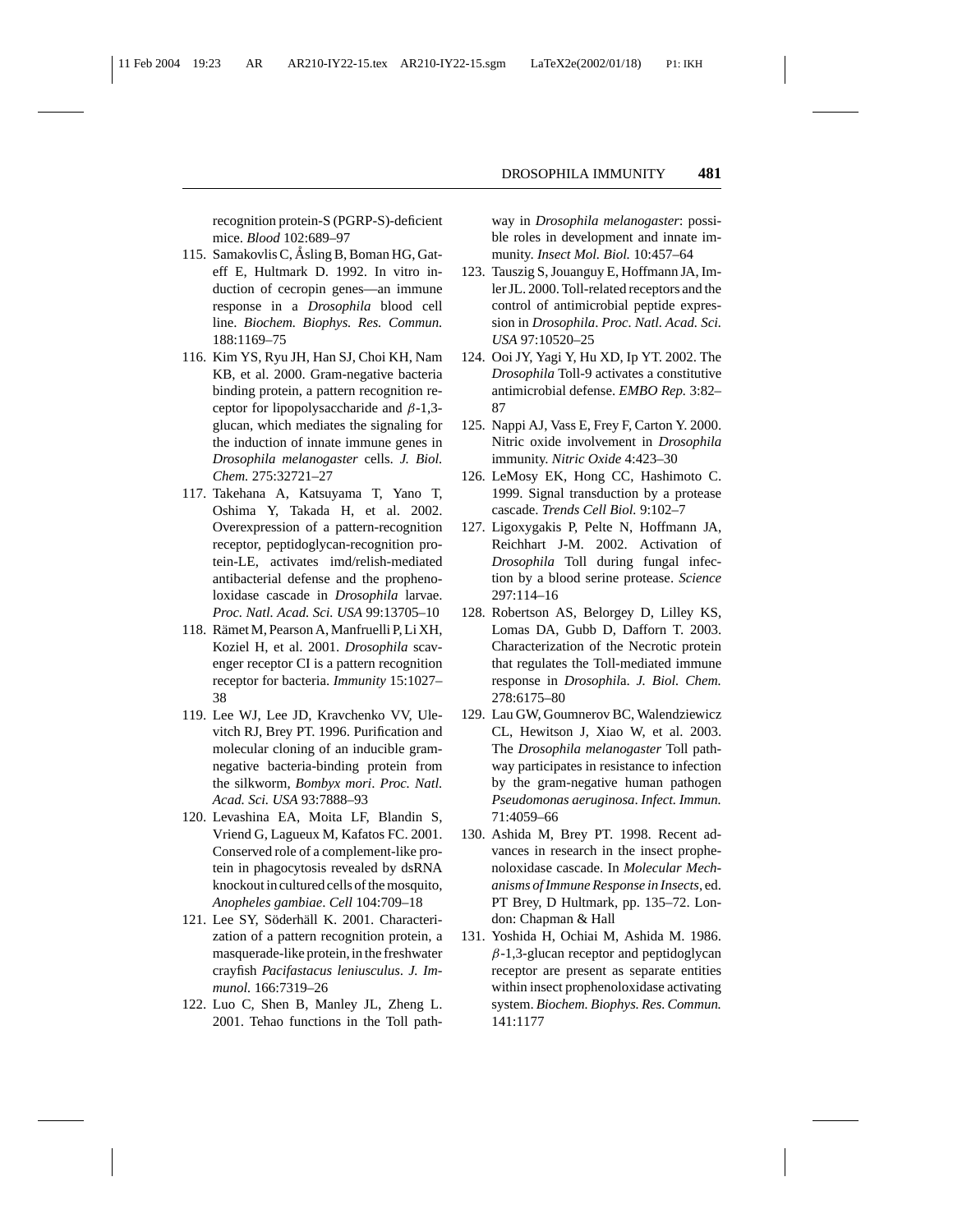- 132. Aspán A, Huang TS, Cerenius L, Söderhäll K. 1995. cDNA cloning of prophenoloxidase from the freshwater crayfish *Pacifastacus leniusculus* and its activation. *Proc. Natl. Acad. Sci. USA* 92: 939–43
- 133. De Gregorio E, Han SJ, Lee WJ, Baek MJ, Osaki T, et al. 2002. An immuneresponsive Serpin regulates the melanization cascade in *Drosophila*. *Dev. Cell* 3: 581–92
- 134. Ligoxygakis P, Pelte N, Ji C, Leclerc V, Duvic B, et al. 2002. A serpin mutant links Toll activation to melanization in the host defence of *Drosophila*. *EMBO J.* 21:6330–37
- 135. Underhill DM, Ozinsky A. 2002. Phagocytosis of microbes: complexity in action. *Annu. Rev. Immunol.* 20:825–52
- 136. Vass E, Nappi AJ. 2000. Developmental and immunological aspects of *Drosophila*-parasitoid relationships. *J. Parasitol.* 86:1259–70
- 137. Luo H, Hanratty WP, Dearolf CR. 1995. An amino acid substitution in the *Drosophila hopTum-l* Jak kinase causes leukemia-like hematopoietic defects. *EMBO J.* 14:1412–20
- 138. Harrison DA, Binari R, Nahreini TS, Gilman M, Perrimon N. 1995. Activation of a *Drosophila* Janus kinase (JAK) causes hematopoietic neoplasia and developmental defects. *EMBO J.* 14:2857– 65
- 139. Russo J, Dupas S, Frey F, Carton Y, Brehélin M. 1996. Insect immunity: early events in the encapsulation process of parasitoid (*Leptopilina boulardi*) eggs in resistant and susceptible strains of *Drosophila*. *Parasitology* 112:135–42
- 140. Hogan LH, Weinstock JV, Sandor M. 1999. TCR specificity in infection– induced granulomas. *Immunol. Lett.* 68: 115–20
- 141. Rizki RM, Rizki TM. 1980. Hemocyte responses to implanted tissues in *Drosophila melanogaster*larvae. *Wilhelm Roux Arch. Dev. Biol.* 189:207–13
- 142. Watson KL, Johnson TK, Denell RE. 1991. Lethal(1) aberrant immune response mutations leading to melanotic tumor formation in *Drosophila melanogaster*. *Dev. Genet.* 12:173–87
- 143. Murray MA, Fessler LI, Palka J. 1995. Changing distributions of extracellular matrix components during early wing morphogenesis in *Drosophila*. *Dev. Biol.* 168:150–65
- 144. Lavine MD, Strand MR. 2001. Surface characteristics of foreign targets that elicit an encapsulation response by the moth *Pseudoplusia includens*. *J. Insect Physiol.* 47:965–74
- 145. Song ZW, McCall K, Steller H. 1997. DCP-1, a *Drosophila* cell death protease essential for development. *Science* 275:536–40
- 146. Rodriguez A, Oliver H, Zou H, Chen P, Wang XD, Abrams JM. 1999. Dark is a *Drosophila* homologue of Apaf-1/CED-4 and functions in an evolutionarily conserved death pathway. *Nat. Cell Biol.* 1:272–79
- 147. Franc NC, Heitzler P, Ezekowitz RA, White K. 1999. Requirement for Croquemort in phagocytosis of apoptotic cells in *Drosophila*. *Science* 284:1991–94
- 148. Mukae N, Yokoyama H, Yokokura T, Sakoyama Y, Nagata S. 2002. Activation of the innate immunity in *Drosophila* by endogenous chromosomal DNA that escaped apoptotic degradation. *Genes Dev.* 16:2662–71
- 149. Napirei M, Karsunky H, Zevnik B, Stephan H, Mannherz HG, Moroy T. 2000. Features of systemic lupus erythematosus in Dnase1-deficient mice. *Nat. Genet.* 25:177–81
- 150. Rahme LG, Ausubel FM, Cao H, Drenkard E, Goumnerov BC, et al. 2000. Plants and animals share functionally common bacterial virulence factors. *Proc. Natl. Acad. Sci. USA* 97:8815–21
- 151. Fauvarque MO, Bergeret E, Chabert J, Dacheux D, Satre M, Attree I. 2002. Role and activation of type III secretion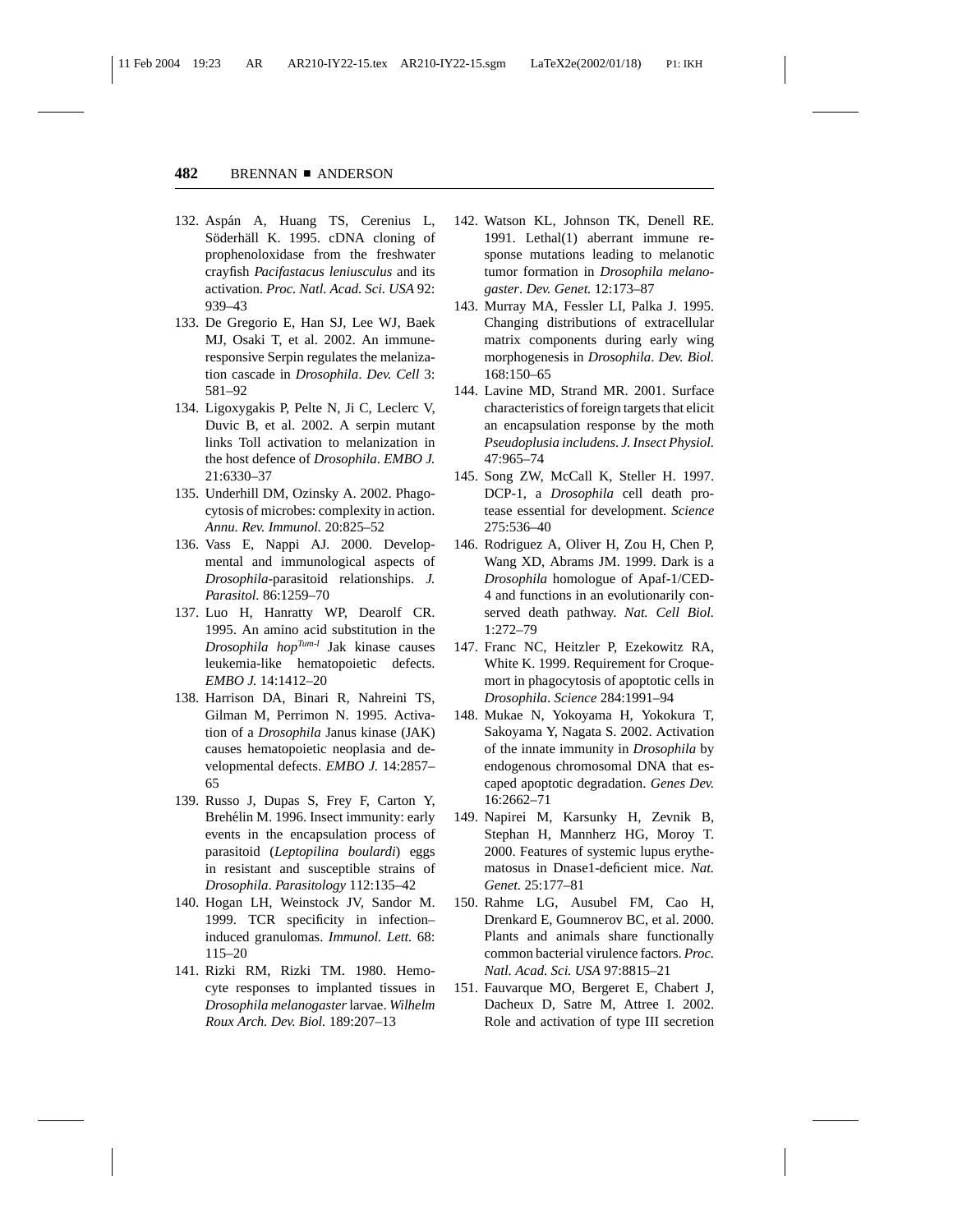system genes in *Pseudomonas aeruginosa*-induced *Drosophila* killing. *Microb. Pathog.* 32:287–95

- 152. D'Argenio DA, Gallagher LA, Berg CA, Manoil C. 2001. *Drosophila* as a model host for *Pseudomonas aeruginosa* infection. *J. Bacteriol.* 183:1466–71
- 153. Kurz CL, Chauvet S, Andres E, Aurouze M, Vallet I, et al. 2003. Virulence factors of the human opportunistic pathogen *Serratia marcescens* identified by *in vivo* screening. *EMBO J.* 22:1451–60
- 154. Basset A, Tzou P, Lemaitre B, Boccard

F. 2003. A single gene that promotes interaction of a phytopathogenic bacterium with its insect vector, *Drosophila melanogaster*. *EMBO Rep.* 4:205–9

- 155. Schneider D, Shahabuddin M. 2000. Malaria parasite development in a *Drosophila* model. *Science* 288:2376– 79
- 156. Dimopoulos G, Muller HM, Levashina EA, Kafatos F. 2001. Innate immune defense against malaria infection in the mosquito. *Curr. Opin. Immunol.* 13:79– 88